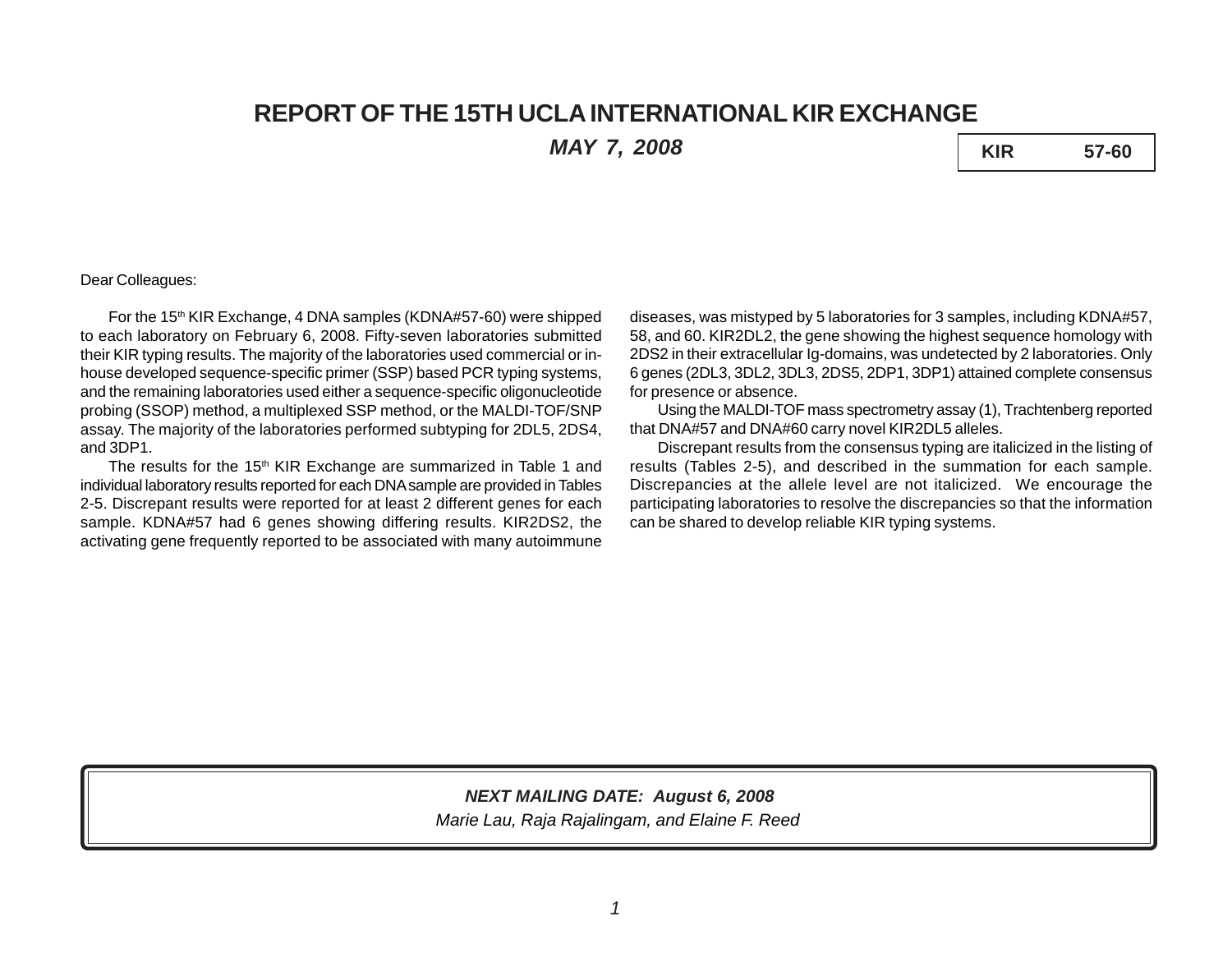### **KIR Exchange Sample: KDNA # 0057:**

The DNA was isolated from an Hispanic donor. The consensus KIR type of this sample is: 2DL1-2DL2-2DL3-2DL4-2DL5-3DL2-3DL3-3DS1-2DS1-2DS2- 2DS5-2DP1-3DP1. This is one of the most common genotypes identified in Warao and Bari, the Amerindian tribes of Venezuela (2). Furthermore, this genotype occurs at low frequency in Asian populations, including Chinese and southern Indians (3), and is totally absent in Africans. The reports from 10 laboratories were different from the consensus typing. Specifically, 3 laboratories reported this DNA to carry the KIR3DL1 gene.

## **KIR Exchange Sample: KDNA # 0058:**

KDNA#58 was obtained from an African American individual. The consensus KIR type of this sample is: 2DL1-2DL2-2DL3-2DL4-2DL5-3DL1-3DL2-3DL3-2DS2- 2DS4-2DS5-2DP1-3DP1. This genotype is specific to African populations occurring with a frequency of 3-5% (4). Four laboratories reported this DNA carrying the 2DS1 gene, and 2 reported the sample as negative for 2DS2, and one reported it as negative of 2DL2.

## **References**

- 1. Houtchens, K. A., Nichols, R. J., Ladner, M. B., Boal, H. E., Sollars, C., Geraghty, D. E., Davis, L. M., Parham, P., and Trachtenberg, E. A. (2007). High-throughput killer cell immunoglobulin-like receptor genotyping by MALDI-TOF mass spectrometry with discovery of novel alleles. Immunogenetics *59*, 525-537.
- 2. Gendzekhadze, K., Norman, P. J., Abi-Rached, L., Layrisse, Z., and Parham, P. (2006). High KIR diversity in Amerindians is maintained using few genecontent haplotypes. Immunogenetics.
- 3. Rajalingam, R., Du, Z., Meenagh, A., Luo, L., Kavitha, V. J., Pavithra-Arulvani, R., Vidhyalakshmi, A., Sharma, S. K., Balazs, I., Reed, E. F.*, et al.* (2008). Distinct diversity of KIR genes in three southern Indian populations: comparison with world populations revealed a link between KIR gene content and pre-historic human migrations. Immunogenetics (in press).

#### **KIR Exchange Sample: KDNA # 0059:**

KDNA#59 was obtained from an African American individual. The consensus KIR type of this sample is: 2DL1-2DL2-2DL4-2DL5-3DL1-3DL2-3DL3-3DS1- 2DS1-2DS2-2DS3-2DS4-2DS5-2DP1-3DP1. This genotype carries all genes but 2DL3. This is an unique KIR genotype never identified in previous studies (3, 5). Two laboratories reported this DNA as negative for either 3DS1 or 2DS3.

#### **KIR Exchange Sample: KDNA # 0060:**

The ethnic origin of this donor is not known. The consensus KIR type of this sample is: 2DL1-2DL3-2DL4-2DL5-3DL1-3DL2-3DL3-3DS1-2DS1-2DS4- 2DS5-2DP1-3DP1. This is the second most frequently occurring KIR genotype in most populations (5). One laboratory reported the DNA as positive for 2DS2 and another one reported it as negative for 2DL4.

- 4. Denis, L., Sivula, J., Gourraud, P. A., Kerdudou, N., Chout, R., Ricard, C., Moisan, J. P., Gagne, K., Partanen, J., and Bignon, J. D. (2005). Genetic diversity of KIR natural killer cell markers in populations from France, Guadeloupe, Finland, Senegal and Reunion. Tissue Antigens *66*, 267-276.
- 5. Yawata, M., Yawata, N., Abi-Rached, L., and Parham, P. (2002). Variation within the human killer cell immunoglobulin-like receptor (KIR) gene family. Crit Rev Immunol *22*, 463-482.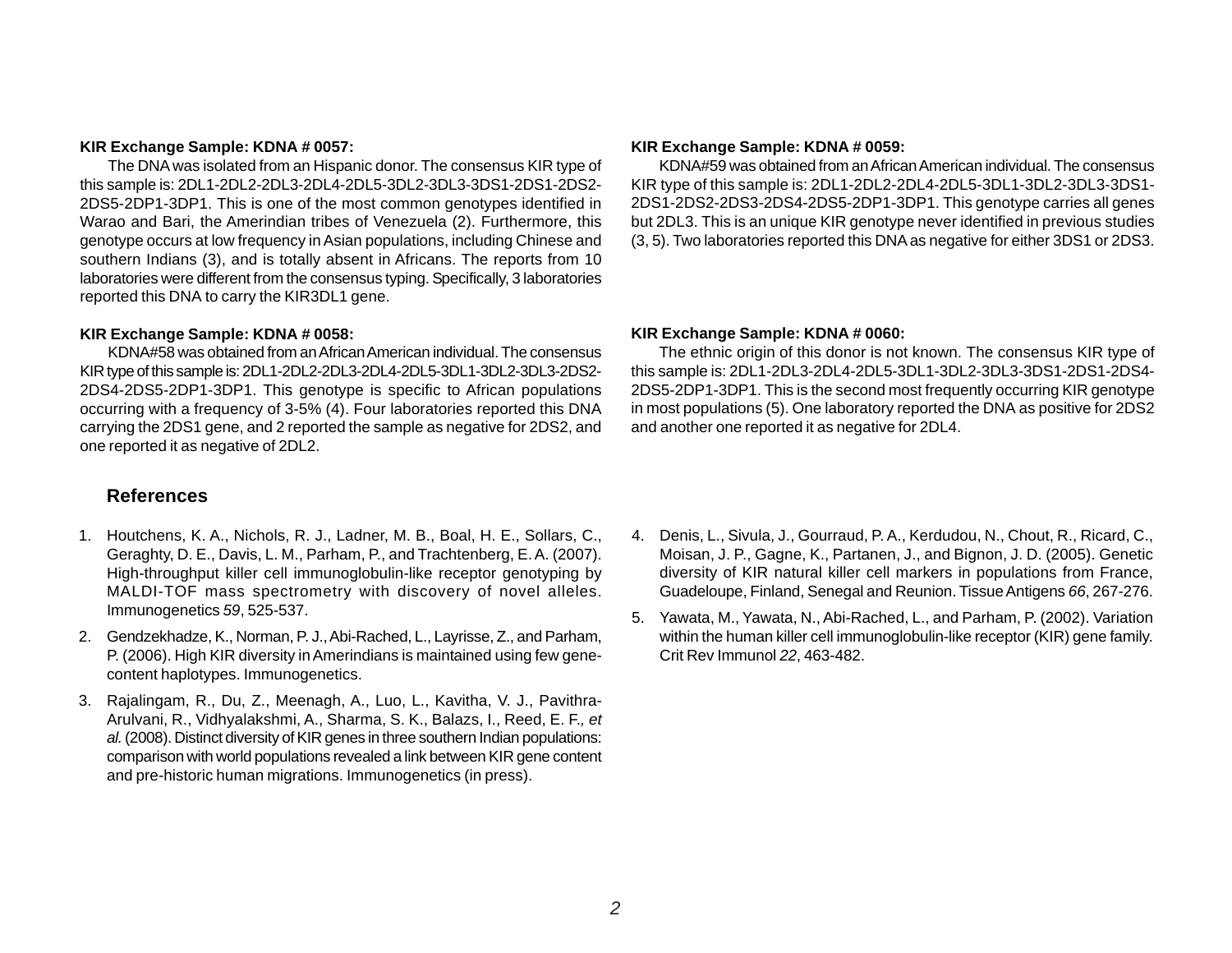|                                |            |                     |                                 |                                                                                     |            |                                                                           | Table 1. Summary of the 15th KIR Exchange (KDNA#57-60)                                                                                                     |                                                                          |                  |                      |                                                                |                                  |                              |                                          |                                                                                                                                                                                                                                                                  |            |                      |                                                                                                                                                                                                                                                                                                          |
|--------------------------------|------------|---------------------|---------------------------------|-------------------------------------------------------------------------------------|------------|---------------------------------------------------------------------------|------------------------------------------------------------------------------------------------------------------------------------------------------------|--------------------------------------------------------------------------|------------------|----------------------|----------------------------------------------------------------|----------------------------------|------------------------------|------------------------------------------|------------------------------------------------------------------------------------------------------------------------------------------------------------------------------------------------------------------------------------------------------------------|------------|----------------------|----------------------------------------------------------------------------------------------------------------------------------------------------------------------------------------------------------------------------------------------------------------------------------------------------------|
| $\overline{\text{KIR}}$<br>Ex. | <b>DNA</b> | # reporting<br>labs | 2DL1                            | $2DL2$ $2DL3$                                                                       |            | 2DL4                                                                      | <b>2DL5</b>                                                                                                                                                | 3DL1                                                                     | 3DL <sub>2</sub> | 3DL3                 | 3DS1                                                           | <b>2DS1</b>                      | <b>2DS2</b>                  | <b>2DS3</b>                              | <b>2DS4</b>                                                                                                                                                                                                                                                      |            | 2DS5 2DP1            | 3DP1                                                                                                                                                                                                                                                                                                     |
|                                | #0057      | 57                  | <b>POS</b><br><b>NEG [1]</b>    | <b>POS</b><br>*001-*003/<br>*005 [2]<br>*001-*003,<br>$*005[1]$<br><b>NEG</b> [1]   | <b>POS</b> | <b>POS</b><br>001-*006,<br>*010, *012 [1] A*001/*005 [9]<br><b>NT [2]</b> | <b>POS</b><br>A [15]<br>A*001 [1]<br>A*001/ *B*006/ *008,<br><b>NEW [1]</b><br>*002/ *005/ *009 [1]<br><b>NEG[1]</b>                                       | <b>NEG</b><br>POS [3]                                                    | <b>POS</b>       | POS<br>NT [1]        | POS<br>$*010-$<br>*014 [1] [1]                                 | <b>POS</b><br>*002-*004          | POS<br><b>NEG [2]</b>        | <b>NEG</b>                               | <b>NEG</b><br>POS[2]<br>NT [1]                                                                                                                                                                                                                                   | <b>POS</b> | POS<br>NT [3]        | <b>POS</b><br>*001/ *002/ *004, *003 [4]<br>*001/ *002/ *004, *003/ *005/<br>*006 [3]<br>*001/ *002, *003/ *004 [2]<br>*001-*004 [2]<br>*001, *003 [1]<br>*003 [1]<br>*002/ *004 [1]<br>*001/ *002/ *004 [1]<br>NT [3]                                                                                   |
|                                | #0058      | $\overline{57}$     | <b>POS</b>                      | <b>POS</b><br>*001-*003,<br>$*005[2]$<br>*001-*003/<br>$*005$ [1]<br><b>NEG</b> [1] | <b>POS</b> | <b>POS</b><br>*007-*009.<br>*011 [1]<br>NT [2]                            | <b>POS</b><br>B [14]<br>B*002 *004/ *007 [5]<br>B*002/ *004 [3]<br>B*002-*004 [1]<br>B*006 [1]<br>B*002- *004/ *006/ *007<br>[1]<br>A*001, B*006/ *008 [1] | <b>POS</b><br>$*005, -[1]$<br>*001/ *002/<br>*005-*008/<br>*015-*020 [1] | POS              | <b>POS</b><br>NT [1] | <b>NEG</b>                                                     | <b>NEG</b><br>POS [4]            | <b>POS</b><br><b>NEG</b> [2] | <b>NEG</b>                               | <b>POS</b><br>*003-*007 [15]<br>*003/ *004/ *006/ *007 [6]<br><b>DEL</b> [3]<br>*003/ *004/ *006 [3]<br>*003 [2]<br>*003/ *006 [2]<br>*003-*006 [1]<br>*003/ *004/ *006/ *007/<br>$*009, -[1]$<br>*003/ *004/ *006/ *007/ *009<br>$[1]$<br>NT [1]                | <b>POS</b> | <b>POS</b><br>NT [3] | <b>POS</b><br>*003 [20]<br>*00301/ *00302 [3]<br>*003/ *005/ *006 [2]<br>$*003, -[1]$<br>NT [3]                                                                                                                                                                                                          |
| #15                            | #0059      | 57                  | <b>POS</b><br>*0040102<br>$[1]$ | <b>POS</b><br>'0040101 *001-*003,<br>*005 [3]                                       | <b>NEG</b> | <b>POS</b><br>*001-*006,<br>*010, *012 [1] A [2]<br>NT [2]                | <b>POS</b><br>A,B [11]<br>A*001, B*002 [1]<br>A*001, B*006/ *008 [1]<br>$B*006, -[1]$<br>A*001/ *005 [1]<br>*001-*005 [1]                                  | <b>POS</b><br>*009 [1]<br>*01501 [1]                                     | <b>POS</b>       | <b>POS</b><br>NT [1] | <b>POS</b><br>$*010-$<br>$*014[1]$<br><b>NEG [1]</b><br>NT [1] | <b>POS</b><br>*002-*004<br>$[1]$ | <b>POS</b>                   | <b>POS</b><br>*001 [1]<br><b>NEG</b> [1] | <b>POS</b><br>*001/ *002 [20]<br>*001 [8]<br>FULL [3]<br>$*001, -[1]$<br>*00101-00103 [1]<br>*0010101-0010103/ *00102/<br>*002 [1]<br>NT [1]                                                                                                                     | <b>POS</b> | <b>POS</b><br>NT [3] | <b>POS</b><br>*001/ *002/ *004, *003 [3]<br>*001/ *002, *003/ *004 [2]<br>*001-*004 [2]<br>*001, *003 [1]<br>*00301/ *00302, *004 [1]<br>*001/ *002/ *004, *003/ *005/<br>*006 [1]<br>*003 [1]<br>*002/ *004 [1]<br>*001/ *002/ *004 [1]<br>*001/ *002, *004, *003 [1]<br>*003/ *005/ *006 [1]<br>NT [3] |
|                                | #0060      | 56                  | <b>POS</b>                      | <b>NEG</b>                                                                          | <b>POS</b> | <b>POS</b><br>*007-*009.<br>*011 [1]<br><b>NEG</b> [1]<br>NT [2]          | <b>POS</b><br>A[16]<br>A*001/*005 [8]<br>A*001 [1]<br>A*001/ *B*006/ *008,<br><b>NEW</b> [1]<br>*001-*005 [1]                                              | <b>POS</b><br>$*004$ [1]<br>*00401 [1]                                   | POS              | <b>POS</b><br>NT [1] | <b>POS</b><br>$*0101 -$<br>*014 [1]<br>NT [1]                  | <b>POS</b><br>*002-*004<br>$[1]$ | <b>NEG</b><br>POS [1]        | <b>NEG</b>                               | <b>POS</b><br>*003-*007 [14]<br>*003/ *004/ *006/ *007 [6]<br><b>DEL</b> [3]<br>*003/ *004/ *006 [3]<br>*003 [2]<br>*003-*006 [2]<br>*003/ *006 [1]<br>*003/ *004/ *006/ *007/<br>$*009, -[1]$<br>*003/ *004/ *006/ *007/ *009<br>[1]<br>*003-*009 [1]<br>NT [1] | <b>POS</b> | <b>POS</b><br>NT [3] | <b>POS</b><br>*001/ *002/ *004, *003 [4]<br>*001/ *002/ *004, *003/ *005/<br>*006 [2]<br>*001/ *002, *003/ *004 [2]<br>*001-*004 [2]<br>*001, *003 [1]<br>*00301/ *00302, *004 [1]<br>*003 [1]<br>*002/ *004 [1]<br>*001/ *002/ *004 [1]<br>NT [3]                                                       |

| <b>KEY for Table 1</b>                                      | <b>KEY for Tables 2-5</b>                                              |
|-------------------------------------------------------------|------------------------------------------------------------------------|
| [1] - number of labs reporting allele assignment/POS/NEG/NT | italics - assignment different from consensus                          |
| POS - Presence of gene                                      | SSP - Sequence-specific priming-based typing                           |
| NEG - Absence of gene                                       | SSOP - Sequence-specific oligonucleotide probing-based typing          |
| NT - Not typed                                              | RSSOP - Reverse Sequence-specific oligonucleotide probing-based typing |
| litalics - assignment different from consensus              | <b>SBT</b> - Sequencing-based typing                                   |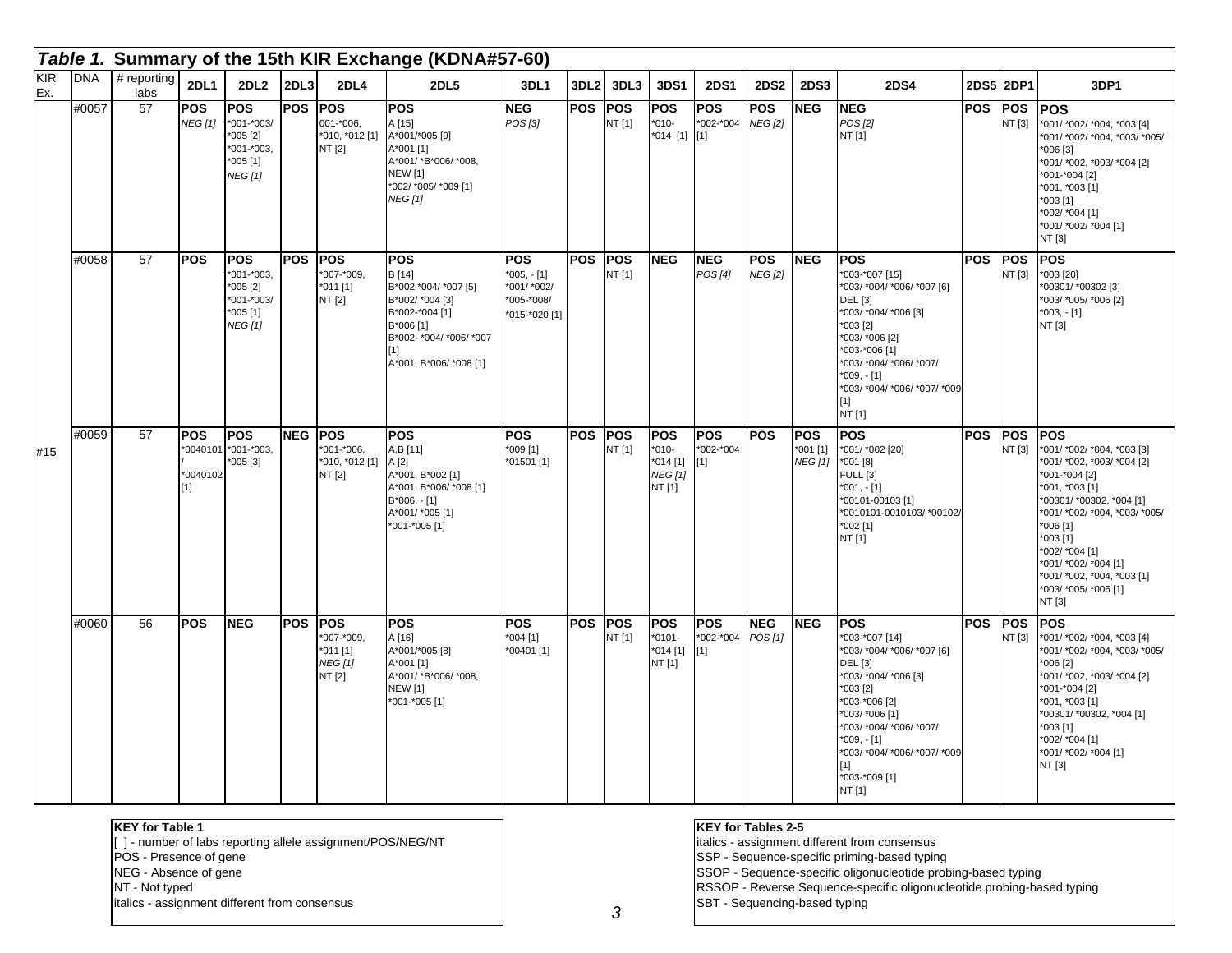| Table 2. KIR Exchange Sample: KDNA #57             |                   |                    |                    |                   |                  |                          |                                |                    |                           |                    |                           |                           |                           |                           |                    |                    |                             |
|----------------------------------------------------|-------------------|--------------------|--------------------|-------------------|------------------|--------------------------|--------------------------------|--------------------|---------------------------|--------------------|---------------------------|---------------------------|---------------------------|---------------------------|--------------------|--------------------|-----------------------------|
|                                                    |                   |                    |                    |                   |                  |                          |                                |                    |                           |                    |                           |                           |                           |                           |                    |                    |                             |
| <b>CTR Investigator Name</b><br>5488 Adams, Sharon | 2DL1<br>POS       | 2DL2<br><b>POS</b> | 2DL3<br><b>POS</b> | 2DL4<br>POS       | <b>2DL5</b><br>A | 3DL1<br><b>NEG</b>       | 3DL <sub>2</sub><br><b>POS</b> | 3DL3<br><b>POS</b> | <b>3DS1</b><br><b>POS</b> | <b>2DS1</b><br>POS | <b>2DS2</b><br><b>POS</b> | <b>2DS3</b><br><b>NEG</b> | <b>2DS4</b><br><b>NEG</b> | <b>2DS5</b><br><b>POS</b> | 2DP1<br><b>POS</b> | 3DP1<br><b>POS</b> | <b>METHOD</b><br><b>SSP</b> |
|                                                    |                   |                    |                    | $*001 -$          |                  |                          |                                |                    |                           |                    |                           |                           |                           |                           |                    |                    |                             |
|                                                    |                   | $*001 -$           |                    | $*006,$           |                  |                          |                                |                    |                           |                    |                           |                           |                           |                           |                    |                    |                             |
|                                                    |                   | $*003,$            |                    | $*010,$           |                  |                          |                                |                    |                           |                    |                           |                           |                           |                           |                    |                    |                             |
| 8033 Balazs, Ivan                                  | POS               | $*005$             | POS                | *012              | POS              | <b>NEG</b>               | POS                            | POS                | POS                       | <b>POS</b>         | POS                       | <b>NEG</b>                | <b>NEG</b>                | POS                       | <b>POS</b>         | POS                | <b>SSOP</b>                 |
|                                                    |                   |                    |                    |                   | A*001/           |                          |                                |                    |                           |                    |                           |                           |                           |                           |                    | $*001.$            |                             |
| 8050 Baxter-Lowe, Lee                              | POS               | <b>POS</b>         | POS                | <b>POS</b>        | $*005$           | <b>NEG</b>               | POS                            | POS                | POS                       | POS                | POS                       | <b>NEG</b>                | <b>NEG</b>                | POS                       | <b>POS</b>         | $*003$             | <b>SSP</b>                  |
|                                                    |                   |                    |                    |                   |                  |                          |                                |                    |                           |                    |                           |                           |                           |                           |                    | $*003/$            |                             |
|                                                    |                   |                    |                    |                   |                  |                          |                                |                    |                           |                    |                           |                           |                           |                           |                    | $*005/$            |                             |
|                                                    |                   |                    |                    |                   |                  |                          |                                |                    |                           |                    |                           |                           |                           |                           |                    | $*006,$<br>$*001/$ |                             |
|                                                    |                   |                    |                    |                   |                  |                          |                                |                    |                           |                    |                           |                           |                           |                           |                    | $*002/$            |                             |
| 8025 Carrington/Mar                                | POS               | POS                | POS                | POS               | Α                | <b>NEG</b>               | POS                            | POS                | POS                       | POS                | POS                       | <b>NEG</b>                | <b>NEG</b>                | <b>POS</b>                | <b>POS</b>         | $*004$             | <b>SSP</b>                  |
| 785 Chan, Soh Ha                                   | POS               | POS                | POS                | <b>POS</b>        | POS              | <b>POS</b>               | POS                            | POS                | POS                       | POS                | POS                       | <b>NEG</b>                | <b>POS</b>                | POS                       | POS                | POS                | <b>SSP</b>                  |
| 3224 Chen, Dongfeng                                | POS               | POS                | POS                | <b>POS</b>        | POS              | <b>NEG</b>               | POS                            | POS                | POS                       | POS                | <b>POS</b>                | <b>NEG</b>                | <b>NEG</b>                | <b>POS</b>                | POS                | POS                | SSOP,SSP                    |
| 124 Christiansen/Witt                              | POS               | POS                | POS                | POS               | POS              | <b>NEG</b>               | POS                            | POS                | POS                       | POS                | POS                       | <b>NEG</b>                | <b>NEG</b>                | POS                       | <b>NT</b>          | <b>NT</b>          |                             |
| 3632 Colombe, Beth                                 | POS               | POS                | POS                | POS               | POS              | <b>NEG</b>               | POS                            | POS                | POS                       | POS                | POS                       | <b>NEG</b>                | <b>NEG</b>                | <b>POS</b>                | <b>POS</b>         | POS                | <b>SSP</b>                  |
|                                                    |                   |                    |                    |                   |                  |                          |                                |                    |                           | $*002-$            |                           |                           |                           |                           |                    |                    |                             |
| 5130 Costeas, Paul A                               | POS               | <b>POS</b>         | POS                | <b>POS</b>        | Α                | <b>NEG</b>               | POS                            | POS                | POS                       | $*004$             | POS                       | <b>NEG</b>                | <b>NEG</b>                | POS                       | <b>POS</b>         | $*003$             | <b>SSP</b>                  |
|                                                    | POS               | POS                | POS                | <b>POS</b>        | A*001/<br>$*005$ | <b>NEG</b>               | POS                            | POS                | POS                       | POS                | POS                       | <b>NEG</b>                | <b>NEG</b>                | POS                       | <b>POS</b>         | $*002/$<br>$*004$  | <b>SSP</b>                  |
| 189 Crowe, Deborah<br>8030 Davidson/Poult          | POS               | <b>NEG</b>         | POS                | POS               | <b>NEG</b>       | <b>NEG</b>               | POS                            | POS                | POS                       | POS                | <b>NEG</b>                | <b>NEG</b>                | NEG                       | POS                       | POS                | POS                | <b>SSOP</b>                 |
|                                                    |                   | $*001-$            |                    |                   |                  |                          |                                |                    |                           |                    |                           |                           |                           |                           |                    |                    |                             |
|                                                    |                   | $*003/$            |                    |                   |                  |                          |                                |                    | $*010-$                   |                    |                           |                           |                           |                           |                    |                    |                             |
| 1108 Davis, Mary                                   | POS               | $*005$             | POS                | <b>POS</b>        | POS              | <b>NEG</b>               | POS                            | POS                | $*014$                    | POS                | POS                       | <b>NEG</b>                | <b>NEG</b>                | POS                       | <b>POS</b>         | POS                | <b>SSOP</b>                 |
|                                                    |                   |                    |                    |                   |                  |                          |                                |                    |                           |                    |                           |                           |                           |                           |                    | $*001/$            |                             |
|                                                    |                   |                    |                    |                   |                  |                          |                                |                    |                           |                    |                           |                           |                           |                           |                    | $*002/$            |                             |
|                                                    |                   |                    |                    |                   |                  |                          |                                |                    |                           |                    |                           |                           |                           |                           |                    | $*004,$            |                             |
| 8031 Dinauer, David                                | POS               | POS                | POS                | <b>POS</b>        | Α                | <b>NEG</b>               | POS                            | POS                | POS                       | <b>POS</b>         | <b>POS</b>                | <b>NEG</b>                | <b>NEG</b>                | <b>POS</b>                | <b>POS</b>         | $*003$             | <b>SSP</b>                  |
| 3186 Dunckley, Heather                             | POS               | POS                | <b>POS</b>         | POS               | POS              | <b>NEG</b>               | POS                            | POS                | POS                       | POS                | POS                       | <b>NEG</b>                | $\overline{NT}$           | POS                       | <b>POS</b>         | POS                |                             |
| 8038 Fernandez-Vina, M<br>762 Fischer, Gottf       | POS<br><b>POS</b> | POS<br>POS         | <b>POS</b><br>POS  | <b>POS</b><br>POS | <b>POS</b><br>Α  | <b>NEG</b><br><b>NEG</b> | POS<br>POS                     | POS<br>POS         | POS<br>POS                | <b>POS</b><br>POS  | <b>POS</b><br>POS         | <b>NEG</b><br><b>NEG</b>  | <b>NEG</b><br><b>NEG</b>  | POS<br>POS                | <b>POS</b><br>POS  | POS<br>POS         | SSOP,SSP<br><b>SSP</b>      |
| 8026 Gardiner, Clair                               | POS               | POS                | POS                | POS               | POS              | <b>NEG</b>               | POS                            | POS                | POS                       | POS                | POS                       | <b>NEG</b>                | <b>NEG</b>                | POS                       | POS                | POS                | SSP                         |
| 8040 Gladman/Pellet                                | POS               | POS                | POS                | <b>POS</b>        | Α                | <b>NEG</b>               | POS                            | POS                | <b>POS</b>                | POS                | <b>POS</b>                | <b>NEG</b>                | <b>NEG</b>                | <b>POS</b>                | POS                | POS                | <b>SSP</b>                  |
|                                                    |                   |                    |                    |                   |                  |                          |                                |                    |                           |                    |                           |                           |                           |                           |                    | $*001/$            |                             |
|                                                    |                   |                    |                    |                   |                  |                          |                                |                    |                           |                    |                           |                           |                           |                           |                    | $*002/$            |                             |
|                                                    |                   |                    |                    |                   |                  |                          |                                |                    |                           |                    |                           |                           |                           |                           |                    | $*004,$            |                             |
| 4985 Graff, Ralph J.                               | <b>POS</b>        | POS                | <b>POS</b>         | POS               | Α                | <b>POS</b>               | <b>POS</b>                     | POS                | POS                       | POS                | POS                       | <b>NEG</b>                | <b>NEG</b>                | POS                       | <b>POS</b>         | $*003$             | <b>SSP</b>                  |
|                                                    |                   |                    |                    |                   |                  |                          |                                |                    |                           |                    |                           |                           |                           |                           |                    | *00301/            |                             |
|                                                    |                   |                    |                    |                   |                  |                          |                                |                    |                           |                    |                           |                           |                           |                           |                    | *00302,            |                             |
|                                                    |                   |                    |                    |                   |                  |                          |                                |                    |                           |                    |                           |                           |                           |                           |                    | $*001/$<br>$*002/$ |                             |
| 8041 Han, Hoon                                     | POS               | POS                | POS                | POS               | POS              | <b>NEG</b>               | POS                            | POS                | POS                       | POS                | POS                       | <b>NEG</b>                | <b>NEG</b>                | POS                       | POS                | $*004$             | <b>SSP</b>                  |
| 1461 Hidajat, Melan                                | POS               | POS                | POS                | <b>POS</b>        | Α                | <b>NEG</b>               | POS                            | POS                | POS                       | POS                | <b>POS</b>                | <b>NEG</b>                | <b>NEG</b>                | POS                       | POS                | POS                | <b>SSP</b>                  |
|                                                    |                   |                    |                    |                   |                  |                          |                                |                    |                           |                    |                           |                           |                           |                           |                    |                    |                             |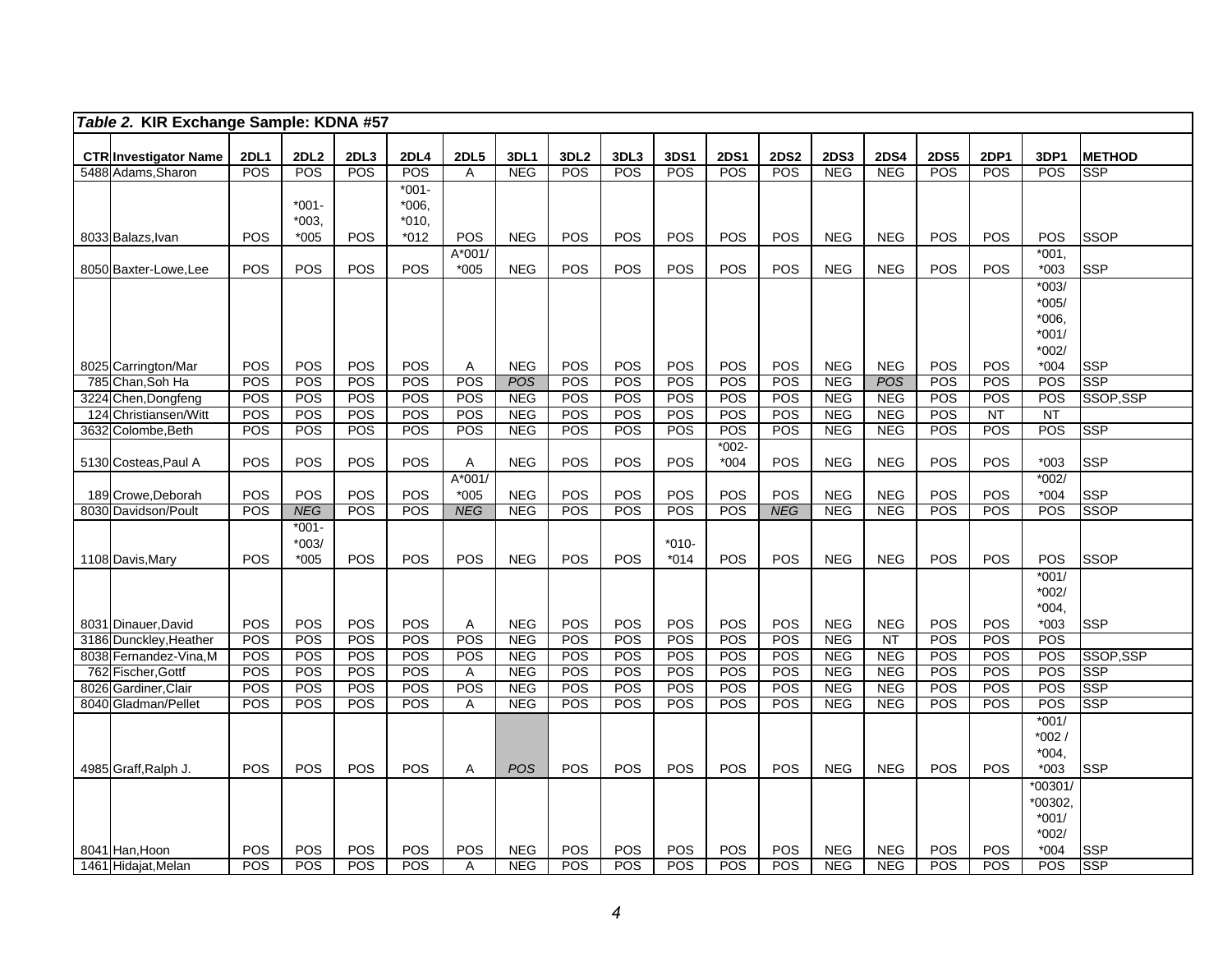|      | Table 2. KIR Exchange Sample: KDNA #57      |             |                  |            |                   |                   |                          |                  |            |             |             |             |                          |                          |             |            |                    |                           |
|------|---------------------------------------------|-------------|------------------|------------|-------------------|-------------------|--------------------------|------------------|------------|-------------|-------------|-------------|--------------------------|--------------------------|-------------|------------|--------------------|---------------------------|
|      | <b>CTR Investigator Name</b>                | <b>2DL1</b> | 2DL <sub>2</sub> | 2DL3       | <b>2DL4</b>       | <b>2DL5</b>       | 3DL1                     | 3DL <sub>2</sub> | 3DL3       | <b>3DS1</b> | <b>2DS1</b> | <b>2DS2</b> | <b>2DS3</b>              | <b>2DS4</b>              | <b>2DS5</b> | 2DP1       | 3DP1               | <b>METHOD</b>             |
|      | 615 Holdsworth/Tait                         | POS         | POS              | POS        | <b>POS</b>        | A*001/<br>$*005$  | <b>NEG</b>               | POS              | POS        | POS         | POS         | POS         | <b>NEG</b>               | <b>NEG</b>               | POS         | <b>POS</b> | POS                | <b>SSP</b>                |
|      |                                             |             |                  |            |                   |                   |                          |                  |            |             |             |             |                          |                          |             |            | $*001/$            |                           |
|      |                                             |             |                  |            |                   |                   |                          |                  |            |             |             |             |                          |                          |             |            | $*002,$<br>$*003/$ |                           |
|      | 5000 Hsu, Susan H.                          | POS         | POS              | POS        | POS               | POS               | <b>NEG</b>               | POS              | POS        | POS         | POS         | POS         | <b>NEG</b>               | <b>NEG</b>               | POS         | POS        | $*004$             | SSOP.SSP                  |
|      | 4337 Kim, Tai-Gyu                           | POS         | POS              | POS        | POS               | POS               | <b>NEG</b>               | <b>POS</b>       | POS        | POS         | POS         | <b>POS</b>  | <b>NEG</b>               | NEG                      | POS         | <b>POS</b> | POS                | <b>SSP</b>                |
|      | 8037 Kotsch, Katja                          | POS         | POS              | POS        | <b>POS</b>        | <b>POS</b>        | <b>NEG</b>               | POS              | POS        | POS         | POS         | POS         | <b>NEG</b>               | <b>NEG</b>               | POS         | <b>POS</b> | POS                | <b>SSP</b>                |
|      | 836 KuKuruga, Debr                          | POS         | POS              | <b>POS</b> | <b>POS</b>        | POS               | <b>NEG</b>               | <b>POS</b>       | <b>POS</b> | POS         | <b>POS</b>  | POS         | <b>NEG</b>               | NEG                      | POS         | <b>POS</b> | POS                | <b>SSP</b>                |
|      | 8046 Kusnierczyk, Piotr                     | POS         | POS              | POS        | <b>POS</b><br>POS | POS               | <b>NEG</b>               | POS<br>POS       | POS<br>POS | POS<br>POS  | POS         | POS         | <b>NEG</b>               | <b>NEG</b>               | POS         | NT         | $\overline{NT}$    | <b>MULTIPLEX SSP</b>      |
|      | 8002 MacCann, Eileen                        | POS         | POS              | POS        |                   | POS               | <b>NEG</b>               |                  |            |             | POS         | POS         | <b>NEG</b>               | <b>NEG</b>               | POS         | POS        | POS<br>$*001/$     | <b>SSP</b>                |
|      |                                             |             |                  |            |                   |                   |                          |                  |            |             |             |             |                          |                          |             |            | $*002/$            |                           |
|      |                                             |             |                  |            |                   |                   |                          |                  |            |             |             |             |                          |                          |             |            | $*004,$            |                           |
|      | 5142 Marsh, Steven                          | POS         | POS              | POS        | POS               | POS               | <b>NEG</b>               | POS              | POS        | POS         | POS         | POS         | <b>NEG</b>               | <b>NEG</b>               | POS         | POS        | $*003$             | <b>SSP</b>                |
|      | 8027 Middleton, Der                         | POS         | POS              | POS        | POS               | POS               | <b>NEG</b>               | POS              | POS        | POS         | POS         | POS         | <b>NEG</b>               | NEG                      | POS         | POS        | POS                | <b>SSOP</b>               |
|      | 733 Mytilineos, Joan                        | POS         | POS              | POS        | <b>POS</b>        | POS               | <b>NEG</b>               | POS              | POS        | POS         | POS         | POS         | <b>NEG</b>               | <b>NEG</b>               | POS         | POS        | POS                | <b>SSOP</b>               |
|      |                                             |             |                  |            |                   | $A*001/$          |                          |                  |            |             |             |             |                          |                          |             |            |                    |                           |
|      | 2549 Nehlsen-Canna<br>8039 Noreen, Harriet  | POS<br>POS  | POS<br>POS       | POS<br>POS | POS<br>POS        | $*005$<br>POS     | <b>NEG</b><br><b>NEG</b> | POS<br>POS       | POS<br>POS | POS<br>POS  | POS<br>POS  | POS<br>POS  | <b>NEG</b><br><b>NEG</b> | <b>NEG</b><br><b>NEG</b> | POS<br>POS  | POS<br>POS | POS<br>POS         | <b>SSP</b>                |
|      | 3966 Permpikul/Vejba                        | POS         | POS              | POS        | <b>POS</b>        | POS               | <b>NEG</b>               | POS              | POS        | POS         | POS         | POS         | <b>NEG</b>               | <b>NEG</b>               | POS         | <b>POS</b> | <b>POS</b>         |                           |
|      | 16 Pidwell, Diane J.                        | POS         | POS              | POS        | <b>POS</b>        | POS               | <b>NEG</b>               | POS              | POS        | POS         | POS         | POS         | <b>NEG</b>               | <b>NEG</b>               | POS         | <b>POS</b> | POS                | RSSOP,SSP                 |
|      |                                             |             |                  |            |                   | $A*001/$          |                          |                  |            |             |             |             |                          |                          |             |            |                    |                           |
|      | 4141 Pollack, Maril                         | POS         | POS              | POS        | POS               | $*005$            | <b>NEG</b>               | POS              | POS        | POS         | POS         | <b>NEG</b>  | <b>NEG</b>               | <b>NEG</b>               | POS         | POS        | POS                | <b>SSP</b>                |
|      | 3753 Reed/Rajaling                          | <b>NEG</b>  | POS              | POS        | POS               | POS               | <b>NEG</b>               | POS              | POS        | POS         | POS         | POS         | <b>NEG</b>               | <b>NEG</b>               | POS         | <b>POS</b> | POS                | <b>SSP</b>                |
|      |                                             |             | POS              | POS        | POS               |                   |                          | POS              | POS        | POS         | POS         | POS         | <b>NEG</b>               | <b>NEG</b>               | POS         | POS        | $*001 -$<br>$*004$ |                           |
| 1694 | 3798 Reinsmoen, Nan<br>Sauer/Guttwald       | POS<br>POS  | POS              | POS        | <b>POS</b>        | A<br>POS          | <b>NEG</b><br><b>NEG</b> | POS              | POS        | POS         | POS         | POS         | <b>NEG</b>               | <b>NEG</b>               | POS         | POS        | POS                | <b>SSP</b><br><b>SSP</b>  |
|      | 3410 Schroeder, M.L.                        | POS         | POS              | POS        | <b>POS</b>        | A                 | <b>NEG</b>               | <b>POS</b>       | POS        | POS         | POS         | <b>POS</b>  | <b>NEG</b>               | <b>NEG</b>               | POS         | POS        | POS                | <b>SSP</b>                |
|      |                                             |             |                  |            |                   |                   |                          |                  |            |             |             |             |                          |                          |             |            | $*001/$            |                           |
|      |                                             |             |                  |            |                   |                   |                          |                  |            |             |             |             |                          |                          |             |            | $*002/$            |                           |
|      |                                             |             |                  |            |                   |                   |                          |                  |            |             |             |             |                          |                          |             |            | *004.              |                           |
|      |                                             |             |                  |            |                   |                   |                          |                  |            |             |             |             |                          |                          |             |            | $*003/$            |                           |
|      |                                             |             |                  |            |                   |                   |                          |                  |            |             |             |             |                          |                          |             |            | $*005/$            |                           |
|      | 1426 Senitzer, David                        | POS         | POS              | POS        | <b>POS</b>        | A*001<br>$A*001/$ | <b>NEG</b>               | POS              | POS        | POS         | POS         | POS         | <b>NEG</b>               | <b>NEG</b>               | POS         | POS        | $*006$             | <b>MULTIPLEX SSP</b>      |
|      | 740 Snider, Denis                           | POS         | POS              | POS        | <b>POS</b>        | $*005$            | <b>NEG</b>               | POS              | POS        | POS         | POS         | POS         | <b>NEG</b>               | <b>NEG</b>               | POS         | POS        | POS                | <b>SSP</b>                |
|      | 702 Spannagl, Michae                        | POS         | POS              | POS        | <b>POS</b>        | Α                 | <b>NEG</b>               | POS              | POS        | POS         | POS         | POS         | <b>NEG</b>               | <b>NEG</b>               | POS         | POS        | <b>POS</b>         | <b>SSP</b>                |
|      |                                             |             | $*001 -$         |            |                   |                   |                          |                  |            |             |             |             |                          |                          |             |            |                    |                           |
|      |                                             |             | $*003/$          |            |                   |                   |                          |                  |            |             |             |             |                          |                          |             |            |                    |                           |
|      | 746 Stamm, Luz                              | POS         | $*005$           | POS        | POS               | POS               | <b>NEG</b>               | POS              | POS        | POS         | POS         | POS         | <b>NEG</b>               | <b>NEG</b>               | POS         | POS        | POS                | <b>SSOP</b>               |
|      |                                             |             |                  |            |                   | A*001/            |                          |                  |            |             |             |             |                          |                          |             |            |                    |                           |
|      | 8032 Stavropoulos-Gio<br>230 Thoni, Deborah | POS<br>POS  | POS<br>POS       | POS<br>POS | <b>POS</b><br>POS | $*005$<br>POS     | <b>NEG</b><br><b>NEG</b> | POS<br>POS       | POS<br>POS | POS<br>POS  | POS<br>POS  | POS<br>POS  | <b>NEG</b><br><b>NEG</b> | <b>NEG</b><br><b>NEG</b> | POS<br>POS  | POS<br>POS | POS<br>POS         | <b>SSP</b><br><b>SSOP</b> |
|      |                                             |             |                  |            |                   |                   |                          |                  |            |             |             |             |                          |                          |             |            |                    |                           |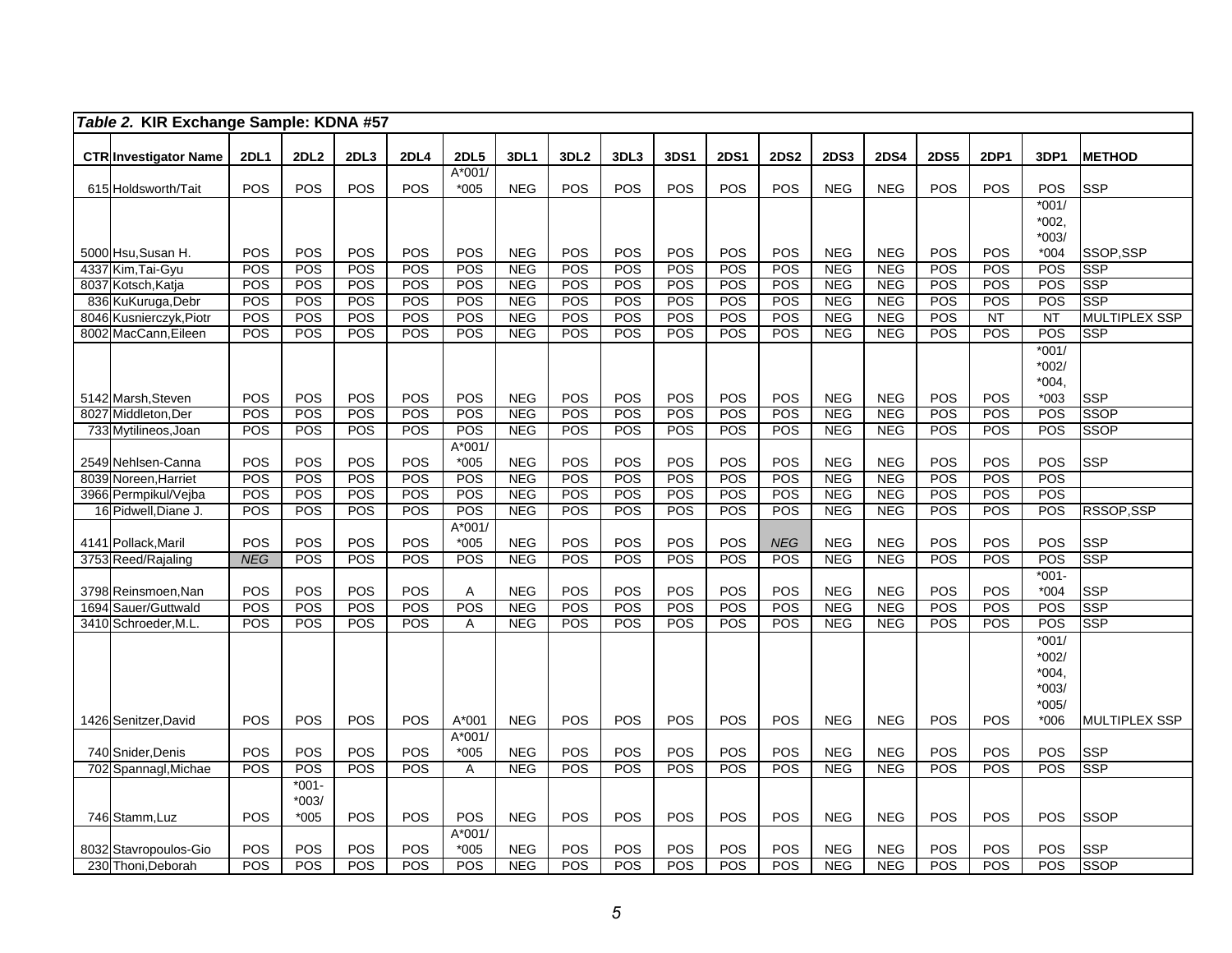| Table 2. KIR Exchange Sample: KDNA #57         |             |                  |            |             |                                             |            |                  |            |             |             |                   |                   |                   |             |             |                               |                          |
|------------------------------------------------|-------------|------------------|------------|-------------|---------------------------------------------|------------|------------------|------------|-------------|-------------|-------------------|-------------------|-------------------|-------------|-------------|-------------------------------|--------------------------|
| <b>CTR Investigator Name</b>                   | <b>2DL1</b> | 2DL <sub>2</sub> | 2DL3       | <b>2DL4</b> | <b>2DL5</b>                                 | 3DL1       | 3DL <sub>2</sub> | 3DL3       | <b>3DS1</b> | <b>2DS1</b> | <b>2DS2</b>       | <b>2DS3</b>       | <b>2DS4</b>       | <b>2DS5</b> | <b>2DP1</b> | 3DP1                          | <b>METHOD</b>            |
| 747 Tiercy, Jean-Marie                         | POS         | POS              | POS        | POS         | $A*001/$<br>$*005$                          | <b>NEG</b> | POS              | POS        | POS         | POS         | POS               | <b>NEG</b>        | <b>NEG</b>        | <b>POS</b>  | POS         | POS                           | <b>SSP</b>               |
|                                                | POS         | POS              | POS        | POS         | $A*001/$<br>B*006/<br>$*008.$<br><b>NEW</b> | <b>NEG</b> | POS              | POS        | POS         | POS         | POS               | <b>NEG</b>        | <b>NEG</b>        | POS         | POS         | POS                           | <b>MALDI-TDF</b>         |
| 4021 Trachtenberg, Eliz<br>8024 Trowsdale, Joh | POS         | POS              | <b>POS</b> | <b>NT</b>   | <b>POS</b>                                  | <b>NEG</b> | <b>POS</b>       | <b>POS</b> | <b>POS</b>  | <b>POS</b>  | <b>POS</b>        | NEG               | <b>NEG</b>        | <b>POS</b>  | <b>POS</b>  | POS                           | <b>SSP</b>               |
|                                                |             |                  |            |             |                                             |            |                  |            |             |             |                   |                   |                   |             |             | $*001 -$                      |                          |
| 5462 Turner, Victor                            | POS         | POS              | POS        | POS         | Α                                           | <b>NEG</b> | POS              | POS        | POS         | POS         | POS               | <b>NEG</b>        | <b>NEG</b>        | POS         | <b>POS</b>  | $*004$                        | <b>SSP</b>               |
|                                                |             |                  |            |             |                                             |            |                  |            |             |             |                   |                   |                   |             |             | $*001/$<br>*002/<br>$*004,$   |                          |
| 8053 Tyan, Dolly                               | POS         | POS              | POS        | POS         | Α<br>POS                                    | <b>NEG</b> | POS              | POS        | POS         | POS         | <b>POS</b><br>POS | <b>NEG</b><br>NEG | <b>NEG</b><br>NEG | POS<br>POS  | <b>POS</b>  | $*003$<br>$\overline{NT}$     | <b>SSP</b><br><b>SSP</b> |
| 8028 Uhrberg, Marku                            | POS         | POS              | <b>POS</b> | <b>NT</b>   |                                             | <b>NEG</b> | POS              | <b>NT</b>  | <b>POS</b>  | POS         |                   |                   |                   |             | <b>NT</b>   | $*001/$                       |                          |
| 8023 Vilches, Carlo                            | POS         | POS              | POS        | POS         | POS                                         | <b>NEG</b> | POS              | POS        | POS         | POS         | <b>POS</b>        | <b>NEG</b>        | <b>NEG</b>        | <b>POS</b>  | POS         | *002/<br>$*004.$<br>$*003$    | <b>SSP</b>               |
| 8047 Wassmuth, Ralf                            | POS         | POS              | POS        | POS         | POS                                         | <b>POS</b> | POS              | POS        | <b>POS</b>  | POS         | <b>POS</b>        | <b>NEG</b>        | <b>POS</b>        | POS         | <b>POS</b>  | POS                           | <b>SSP</b>               |
| 705 Watkins David I.                           | POS         | POS              | POS        | POS         | $A*001/$<br>$*005$                          | <b>NEG</b> | POS              | POS        | POS         | POS         | POS               | <b>NEG</b>        | <b>NEG</b>        | POS         | POS         | $*001/$<br>$*002/$<br>$*004$  | <b>SSP</b>               |
|                                                |             |                  |            |             |                                             |            |                  |            |             |             |                   |                   |                   |             |             | $*001/$<br>$*002/$<br>$*004.$ |                          |
| 8051 Wiltbank/Endres                           | POS         | POS              | POS        | <b>POS</b>  | Α                                           | <b>NEG</b> | POS              | POS        | POS         | POS         | POS               | <b>NEG</b>        | <b>NEG</b>        | POS         | POS         | $*003$                        | <b>SSP</b>               |
| 1466 Yu, Neng                                  | POS         | POS              | POS        | POS         | $*002/$<br>$*005/$<br>$*009$                | <b>NEG</b> | POS              | POS        | <b>POS</b>  | POS         | <b>POS</b>        | <b>NEG</b>        | <b>NEG</b>        | POS         | POS         | POS                           | SSOP.SSP                 |
| 713 Zachary, Andre                             | POS         | POS              | POS        | <b>POS</b>  | Α                                           | <b>NEG</b> | POS              | <b>POS</b> | POS         | <b>POS</b>  | <b>POS</b>        | <b>NEG</b>        | <b>NEG</b>        | POS         | POS         | POS                           | <b>SSP</b>               |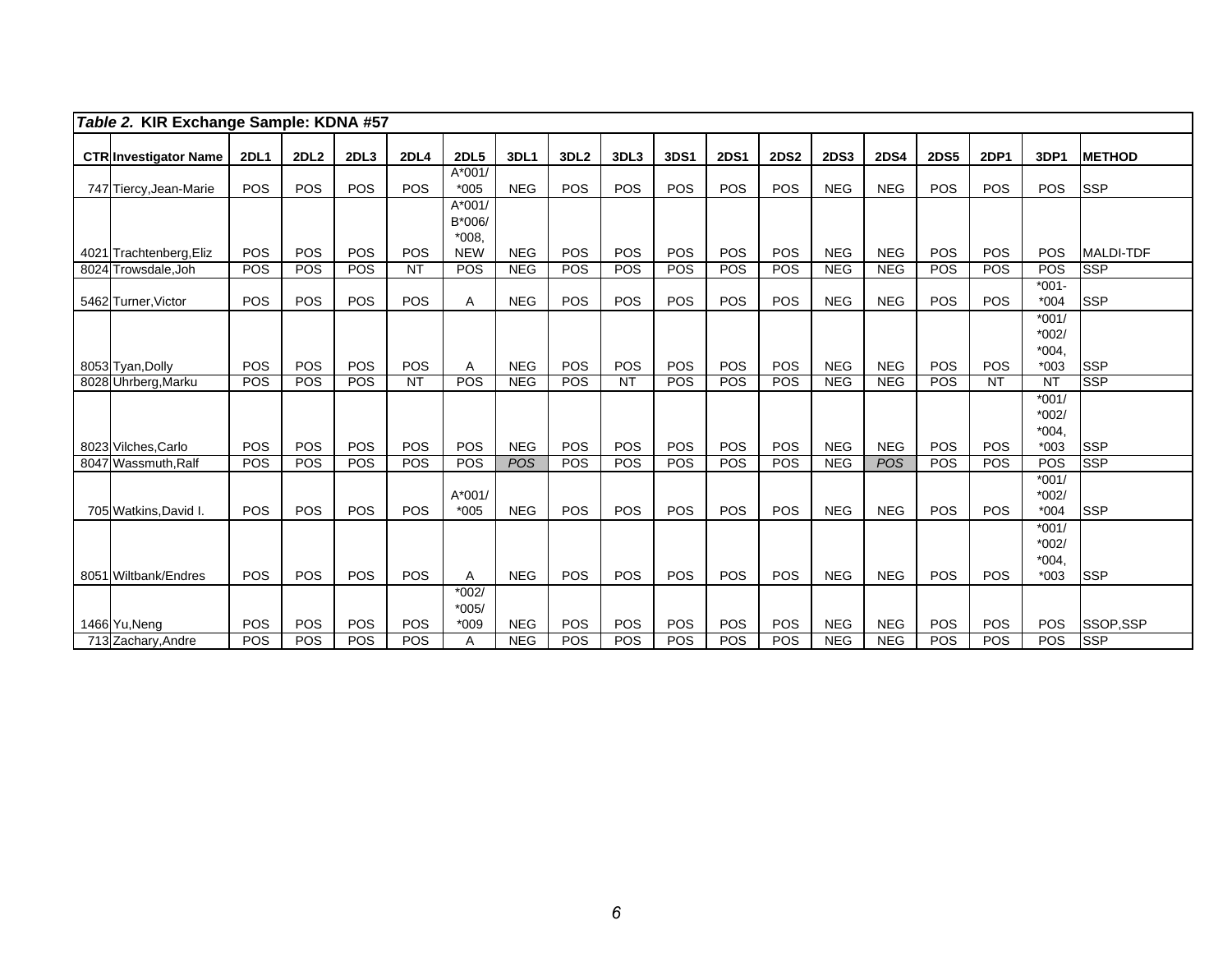|      | Table 3. KIR Exchange Sample: KDNA #58    |                   |                              |            |                            |                                      |                                                    |                  |                         |                          |                          |                   |                          |                                        |             |                          |                              |                           |
|------|-------------------------------------------|-------------------|------------------------------|------------|----------------------------|--------------------------------------|----------------------------------------------------|------------------|-------------------------|--------------------------|--------------------------|-------------------|--------------------------|----------------------------------------|-------------|--------------------------|------------------------------|---------------------------|
|      | <b>CTR Investigator Name</b>              | <b>2DL1</b>       | 2DL <sub>2</sub>             | 2DL3       | <b>2DL4</b>                | <b>2DL5</b>                          | 3DL1                                               | 3DL <sub>2</sub> | 3DL3                    | 3DS1                     | <b>2DS1</b>              | <b>2DS2</b>       | <b>2DS3</b>              | <b>2DS4</b>                            | <b>2DS5</b> | 2DP1                     | 3DP1                         | <b>METHOD</b>             |
|      | 5488 Adams, Sharon                        | POS               | POS                          | POS        | POS                        | B                                    | POS                                                | POS              | POS                     | <b>NEG</b>               | <b>NEG</b>               | POS               | <b>NEG</b>               | $*003-$<br>$*007$                      | POS         | <b>POS</b>               | <b>POS</b>                   | <b>SSP</b>                |
|      | 8033 Balazs, Ivan                         | POS               | $*001-$<br>$*003,$<br>$*005$ | POS        | $*007-$<br>*009,<br>$*011$ | POS                                  | POS                                                | POS              | <b>POS</b>              | <b>NEG</b>               | <b>NEG</b>               | <b>POS</b>        | <b>NEG</b>               | $*003/$<br>$*004/$<br>*006/<br>*007    | POS         | <b>POS</b>               | <b>POS</b>                   | <b>SSOP</b>               |
|      | 8050 Baxter-Lowe, Lee                     | POS               | POS                          | POS        | POS                        | B*002/<br>$*004/$<br>$*007$          | <b>POS</b>                                         | POS              | <b>POS</b>              | <b>NEG</b>               | <b>NEG</b>               | POS               | <b>NEG</b>               | $*003$                                 | POS         | <b>POS</b>               | $*003$                       | <b>SSP</b>                |
|      | 8025 Carrington/Mar                       | POS               | POS                          | POS        | <b>POS</b>                 | B                                    | POS                                                | POS              | POS                     | <b>NEG</b>               | <b>NEG</b>               | POS               | <b>NEG</b>               | <b>DEL</b>                             | POS         | POS                      | $*003/$<br>$*005/$<br>$*006$ | <b>SSP</b>                |
|      | 785 Chan, Soh Ha                          | POS               | POS                          | POS        | POS                        | POS                                  | POS                                                | POS              | POS                     | <b>NEG</b>               | <b>NEG</b>               | POS               | <b>NEG</b>               | POS                                    | POS         | POS                      | POS                          | SSP                       |
| 3224 | Chen, Dongfeng<br>Christiansen/Witt       | POS<br>POS        | POS<br>POS                   | POS<br>POS | POS<br>POS                 | POS<br>POS                           | POS<br>POS                                         | POS<br>POS       | POS<br>POS              | <b>NEG</b><br><b>NEG</b> | <b>NEG</b><br><b>NEG</b> | POS<br><b>POS</b> | <b>NEG</b><br><b>NEG</b> | POS<br>POS                             | POS<br>POS  | <b>POS</b><br><b>NT</b>  | POS<br>$\overline{NT}$       | SSOP, SSP                 |
| 124  | 3632 Colombe, Beth                        | POS               | POS                          | POS        | <b>POS</b>                 | <b>POS</b>                           | POS                                                | <b>POS</b>       | POS                     | <b>NEG</b>               | <b>NEG</b>               | <b>POS</b>        | <b>NEG</b>               | <b>POS</b>                             | POS         | POS                      | POS                          | <b>SSP</b>                |
|      |                                           |                   |                              |            |                            |                                      | $*001/$<br>$*002/$<br>$*005$<br>$*008/$<br>$*015-$ |                  |                         |                          |                          |                   |                          | $*003/$<br>$*004/$<br>$*006/$          |             |                          |                              |                           |
|      | 5130 Costeas, Paul A                      | <b>POS</b>        | <b>POS</b>                   | POS        | <b>POS</b>                 | B                                    | 020                                                | <b>POS</b>       | POS                     | <b>NEG</b>               | <b>NEG</b>               | POS               | <b>NEG</b>               | $*007$                                 | POS         | <b>POS</b>               | $*003$                       | <b>SSP</b>                |
|      | 189 Crowe, Deborah<br>8030 Davidson/Poult | POS<br><b>POS</b> | POS<br><b>NEG</b>            | POS<br>POS | POS<br>POS                 | $B*002/$<br>$*004/$<br>$*007$<br>POS | POS<br>$\overline{POS}$                            | POS<br>POS       | POS<br>$\overline{POS}$ | <b>NEG</b><br><b>NEG</b> | <b>NEG</b><br><b>NEG</b> | POS<br><b>NEG</b> | <b>NEG</b><br><b>NEG</b> | $*003-$<br>*007<br>$\overline{POS}$    | POS<br>POS  | POS<br><b>POS</b>        | $*003$<br>$*003$             | <b>SSP</b><br><b>SSOP</b> |
|      | 1108 Davis, Mary                          | POS               | $*001 -$<br>*003.<br>$*005$  | <b>POS</b> | POS                        | POS                                  | POS                                                | POS              | POS                     | <b>NEG</b>               | <b>NEG</b>               | POS               | <b>NEG</b>               | $*003/$<br>$*004/$<br>*006/<br>*007    | POS         | POS                      | POS                          | <b>SSOP</b>               |
|      | 8031 Dinauer, David                       | POS               | POS                          | POS        | POS                        | B                                    | POS                                                | POS              | POS                     | <b>NEG</b>               | <b>NEG</b>               | POS               | <b>NEG</b>               | $*003-$<br>$*007$                      | <b>POS</b>  | POS                      | $*003$                       | <b>SSP</b>                |
|      | 3186 Dunckley, Heather                    | POS               | POS                          | POS        | POS                        | POS                                  | POS                                                | POS              | <b>POS</b>              | <b>NEG</b>               | <b>NEG</b>               | POS               | <b>NEG</b>               | <b>NT</b>                              | POS         | POS                      | POS                          |                           |
|      | 8038 Fernandez-Vina, M                    | POS               | POS                          | POS        | POS                        | POS                                  | POS                                                | <b>POS</b>       | <b>POS</b>              | <b>NEG</b>               | <b>NEG</b>               | <b>POS</b>        | <b>NEG</b>               | $*003/$<br>$*006$                      | POS         | <b>POS</b>               | POS                          | SSOP,SSP                  |
|      | 762 Fischer, Gottf                        | POS               | POS                          | POS        | POS                        | B                                    | POS                                                | POS              | POS                     | <b>NEG</b>               | <b>NEG</b>               | POS               | <b>NEG</b>               | $*003-$<br>$*007$                      | POS         | POS                      | $*003$                       | <b>SSP</b>                |
|      | 8026 Gardiner, Clair                      | POS               | POS                          | POS        | POS                        | POS                                  | POS                                                | POS              | POS                     | <b>NEG</b>               | <b>NEG</b>               | <b>POS</b>        | <b>NEG</b>               | POS                                    | POS         | <b>POS</b>               | POS                          | <b>SSP</b>                |
|      | 8040 Gladman/Pellet                       | POS               | POS                          | POS        | POS                        | $\overline{B}$                       | POS                                                | POS              | POS                     | <b>NEG</b>               | <b>NEG</b>               | <b>POS</b>        | <b>NEG</b>               | POS<br>$*003-$                         | POS         | POS                      | POS                          | SSP                       |
|      | 4985 Graff, Ralph J.<br>8041 Han, Hoon    | POS<br>POS        | POS<br>POS                   | POS<br>POS | POS<br>POS                 | B<br>POS                             | POS<br><b>POS</b>                                  | POS<br>POS       | POS<br>POS              | <b>NEG</b><br><b>NEG</b> | <b>POS</b><br><b>NEG</b> | POS<br>POS        | <b>NEG</b><br><b>NEG</b> | $*007$<br>$*003/$<br>$*004/$<br>$*006$ | POS<br>POS  | <b>POS</b><br><b>POS</b> | $*003$<br>*00301/<br>*00302  | <b>SSP</b><br><b>SSP</b>  |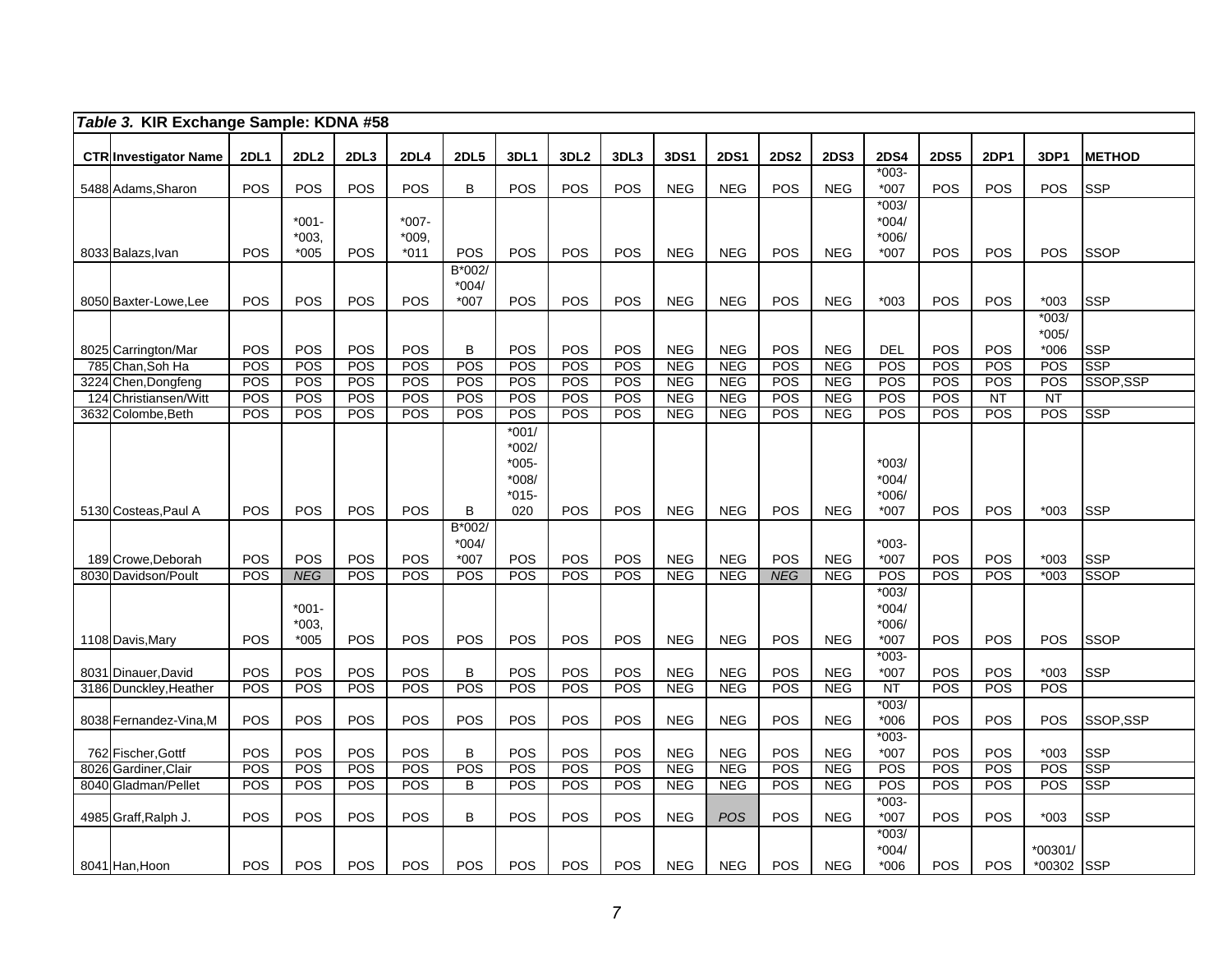|      | Table 3. KIR Exchange Sample: KDNA #58      |                   |                   |                   |                          |                   |                   |                   |            |                          |                          |                          |                          |                   |                   |                               |                  |                                    |
|------|---------------------------------------------|-------------------|-------------------|-------------------|--------------------------|-------------------|-------------------|-------------------|------------|--------------------------|--------------------------|--------------------------|--------------------------|-------------------|-------------------|-------------------------------|------------------|------------------------------------|
|      | <b>CTR Investigator Name</b>                | <b>2DL1</b>       | 2DL2              | 2DL3              | <b>2DL4</b>              | <b>2DL5</b>       | 3DL1              | 3DL <sub>2</sub>  | 3DL3       | 3DS1                     | <b>2DS1</b>              | <b>2DS2</b>              | <b>2DS3</b>              | <b>2DS4</b>       | <b>2DS5</b>       | 2DP1                          | 3DP1             | <b>METHOD</b>                      |
|      |                                             |                   |                   |                   |                          |                   |                   |                   |            |                          |                          |                          |                          | $*003-$           |                   |                               |                  |                                    |
|      | 1461 Hidajat, Melan                         | POS               | POS               | <b>POS</b>        | POS                      | B                 | POS               | POS               | POS        | <b>NEG</b>               | <b>NEG</b>               | POS                      | <b>NEG</b>               | $*007$            | POS               | <b>POS</b>                    | $*003$           | <b>SSP</b>                         |
|      |                                             |                   |                   |                   |                          | B*002-            |                   |                   |            |                          |                          |                          |                          |                   |                   |                               |                  |                                    |
|      |                                             |                   |                   |                   |                          | $*004/$           |                   |                   |            |                          |                          |                          |                          |                   |                   |                               |                  |                                    |
|      | 615 Holdsworth/Tait                         | POS               | POS               | POS               | POS                      | $*006/$<br>$*007$ | POS               | POS               | POS        | <b>NEG</b>               | <b>NEG</b>               | POS                      | <b>NEG</b>               | $*003-$<br>*007   | POS               | POS                           | $*003$           | <b>SSP</b>                         |
|      |                                             |                   |                   |                   |                          |                   |                   |                   |            |                          |                          |                          |                          | $*003-$           |                   |                               |                  |                                    |
|      | 5000 Hsu, Susan H.                          | POS               | POS               | POS               | POS                      | POS               | POS               | POS               | POS        | <b>NEG</b>               | <b>NEG</b>               | POS                      | <b>NEG</b>               | *007              | POS               | POS                           | $*003$           | SSOP,SSP                           |
|      | 4337 Kim, Tai-Gyu                           | POS               | POS               | POS               | POS                      | POS               | POS               | <b>POS</b>        | POS        | <b>NEG</b>               | <b>NEG</b>               | <b>POS</b>               | <b>NEG</b>               | POS               | POS               | POS                           | POS              | <b>SSP</b>                         |
| 8037 | Kotsch, Katja                               | POS               | POS               | POS               | POS                      | POS               | POS               | POS               | POS        | <b>NEG</b>               | <b>NEG</b>               | <b>POS</b>               | <b>NEG</b>               | POS               | POS               | POS                           | POS              | <b>SSP</b>                         |
| 836  | KuKuruga, Debr                              | POS               | POS               | POS               | POS                      | POS               | POS               | <b>POS</b>        | POS        | <b>NEG</b>               | <b>POS</b>               | POS                      | <b>NEG</b>               | POS               | POS               | POS                           | POS              | <b>SSP</b>                         |
| 8002 | 8046 Kusnierczyk, Piotr                     | <b>POS</b><br>POS | <b>POS</b><br>POS | <b>POS</b><br>POS | <b>POS</b><br><b>POS</b> | <b>POS</b><br>POS | <b>POS</b><br>POS | <b>POS</b><br>POS | POS<br>POS | <b>NEG</b><br><b>NEG</b> | <b>NEG</b><br><b>NEG</b> | <b>POS</b><br><b>POS</b> | <b>NEG</b><br><b>NEG</b> | DEL<br>POS        | POS<br><b>POS</b> | $\overline{\text{NT}}$<br>POS | <b>NT</b><br>POS | <b>MULTIPLEX SSP</b><br><b>SSP</b> |
|      | MacCann, Eileen                             |                   |                   |                   |                          |                   |                   |                   |            |                          |                          |                          |                          | $*003/$           |                   |                               |                  |                                    |
|      |                                             |                   |                   |                   |                          |                   |                   |                   |            |                          |                          |                          |                          | $*004/$           |                   |                               |                  |                                    |
|      |                                             |                   |                   |                   |                          |                   |                   |                   |            |                          |                          |                          |                          | *006/             |                   |                               |                  |                                    |
|      |                                             |                   |                   |                   |                          |                   |                   |                   |            |                          |                          |                          |                          | $*007/$           |                   |                               |                  |                                    |
|      | 5142 Marsh, Steven                          | POS               | POS               | POS               | POS                      | <b>POS</b>        | POS               | <b>POS</b>        | POS        | <b>NEG</b>               | <b>NEG</b>               | POS                      | <b>NEG</b>               | *009, -           | POS               | <b>POS</b>                    | $*003. -$        | <b>SSP</b>                         |
|      |                                             |                   |                   |                   |                          |                   |                   |                   |            |                          |                          |                          |                          | $*003-$           |                   |                               |                  |                                    |
|      | 8027 Middleton, Der<br>733 Mytilineos, Joan | POS<br>POS        | POS<br>POS        | POS<br>POS        | POS<br>POS               | POS<br>POS        | POS<br>POS        | POS<br>POS        | POS<br>POS | <b>NEG</b><br><b>NEG</b> | <b>NEG</b><br><b>NEG</b> | POS<br>POS               | <b>NEG</b><br><b>NEG</b> | *007<br>POS       | POS<br>POS        | POS<br><b>POS</b>             | POS<br>POS       | <b>SSOP</b><br><b>SSOP</b>         |
|      |                                             |                   |                   |                   |                          |                   |                   |                   |            |                          |                          |                          |                          | $*003/$           |                   |                               |                  |                                    |
|      |                                             |                   |                   |                   |                          | B*002/            |                   |                   |            |                          |                          |                          |                          | $*004/$           |                   |                               |                  |                                    |
|      |                                             |                   |                   |                   |                          | $*004/$           |                   |                   |            |                          |                          |                          |                          | $*006/$           |                   |                               |                  |                                    |
|      | 2549 Nehlsen-Canna                          | POS               | POS               | POS               | POS                      | $*007$            | POS               | POS               | POS        | <b>NEG</b>               | <b>NEG</b>               | POS                      | <b>NEG</b>               | *007              | POS               | POS                           | $*003$           | <b>SSP</b>                         |
|      | 8039 Noreen, Harriet                        | POS               | POS               | POS               | POS                      | POS               | POS               | POS               | POS        | <b>NEG</b>               | <b>NEG</b>               | POS                      | <b>NEG</b>               | POS               | POS               | <b>POS</b>                    | POS              |                                    |
|      | 3966 Permpikul/Vejba                        | POS               | POS               | POS               | <b>POS</b>               | POS               | POS               | POS               | POS        | <b>NEG</b>               | <b>NEG</b>               | POS                      | <b>NEG</b>               | POS               | POS               | POS                           | POS              |                                    |
|      | 16 Pidwell, Diane J.                        | POS               | POS               | POS               | POS                      | POS               | POS               | POS               | POS        | <b>NEG</b>               | <b>NEG</b>               | POS                      | <b>NEG</b>               | POS<br>$*003-$    | POS               | POS                           | POS              | SSOP, SSP                          |
|      | 4141 Pollack, Maril                         | POS               | POS               | POS               | POS                      | B                 | POS               | POS               | POS        | <b>NEG</b>               | <b>NEG</b>               | <b>NEG</b>               | <b>NEG</b>               | *007              | POS               | POS                           | POS              | <b>SSP</b>                         |
|      | 3753 Reed/Rajaling                          | POS               | POS               | <b>POS</b>        | POS                      | POS               | POS               | POS               | POS        | <b>NEG</b>               | <b>NEG</b>               | $\overline{POS}$         | <b>NEG</b>               | POS               | POS               | POS                           | POS              | <b>SSP</b>                         |
|      |                                             |                   |                   |                   |                          | B*002/            |                   |                   |            |                          |                          |                          |                          | $*003-$           |                   |                               |                  |                                    |
|      | 3798 Reinsmoen, Nan                         | POS               | POS               | POS               | POS                      | $*004$            | POS               | POS               | POS        | <b>NEG</b>               | <b>NEG</b>               | POS                      | <b>NEG</b>               | $*006$            | POS               | POS                           | $*003$           | <b>SSP</b>                         |
|      | 1694 Sauer/Guttwald                         | <b>POS</b>        | POS               | POS               | POS                      | POS               | POS               | POS               | POS        | <b>NEG</b>               | <b>NEG</b>               | POS                      | <b>NEG</b>               | POS               | POS               | POS                           | POS              | SSP                                |
|      |                                             |                   |                   |                   |                          |                   |                   |                   |            |                          |                          |                          |                          | $*003/$           |                   |                               |                  |                                    |
|      | 3410 Schroeder, M.L.                        | POS               | POS               | POS               | POS                      | B                 | POS               | POS               | <b>POS</b> | <b>NEG</b>               | <b>POS</b>               | POS                      | <b>NEG</b>               | $*004/$<br>$*006$ | POS               | POS                           | $*003$           | <b>SSP</b>                         |
|      |                                             |                   |                   |                   |                          |                   |                   |                   |            |                          |                          |                          |                          | $*003/$           |                   |                               |                  |                                    |
|      |                                             |                   |                   |                   |                          |                   |                   |                   |            |                          |                          |                          |                          | $*004/$           |                   |                               |                  |                                    |
|      |                                             |                   |                   |                   |                          |                   |                   |                   |            |                          |                          |                          |                          | *006/             |                   |                               | $*003/$          |                                    |
|      |                                             |                   |                   |                   |                          |                   |                   |                   |            |                          |                          |                          |                          | $*007/$           |                   |                               | $*005/$          |                                    |
|      | 1426 Senitzer, David                        | POS               | POS               | POS               | POS                      | B*006             | $*005, -$         | POS               | POS        | <b>NEG</b>               | <b>NEG</b>               | POS                      | <b>NEG</b>               | $*009$            | POS               | <b>POS</b>                    | $*006$           | MULTIPLEX SSP                      |
|      |                                             |                   |                   |                   |                          |                   |                   |                   |            |                          |                          |                          |                          | $*003/$           |                   |                               |                  |                                    |
|      |                                             |                   |                   |                   |                          | B*002-            |                   |                   |            |                          |                          |                          |                          | $*004/$           |                   |                               | *00301/          |                                    |
|      | 740 Snider, Denis                           | POS               | POS               | POS               | POS                      | $*004$            | <b>POS</b>        | POS               | POS        | <b>NEG</b>               | <b>NEG</b>               | <b>POS</b>               | <b>NEG</b>               | $*006$            | POS               | POS                           | *00302           | <b>SSP</b>                         |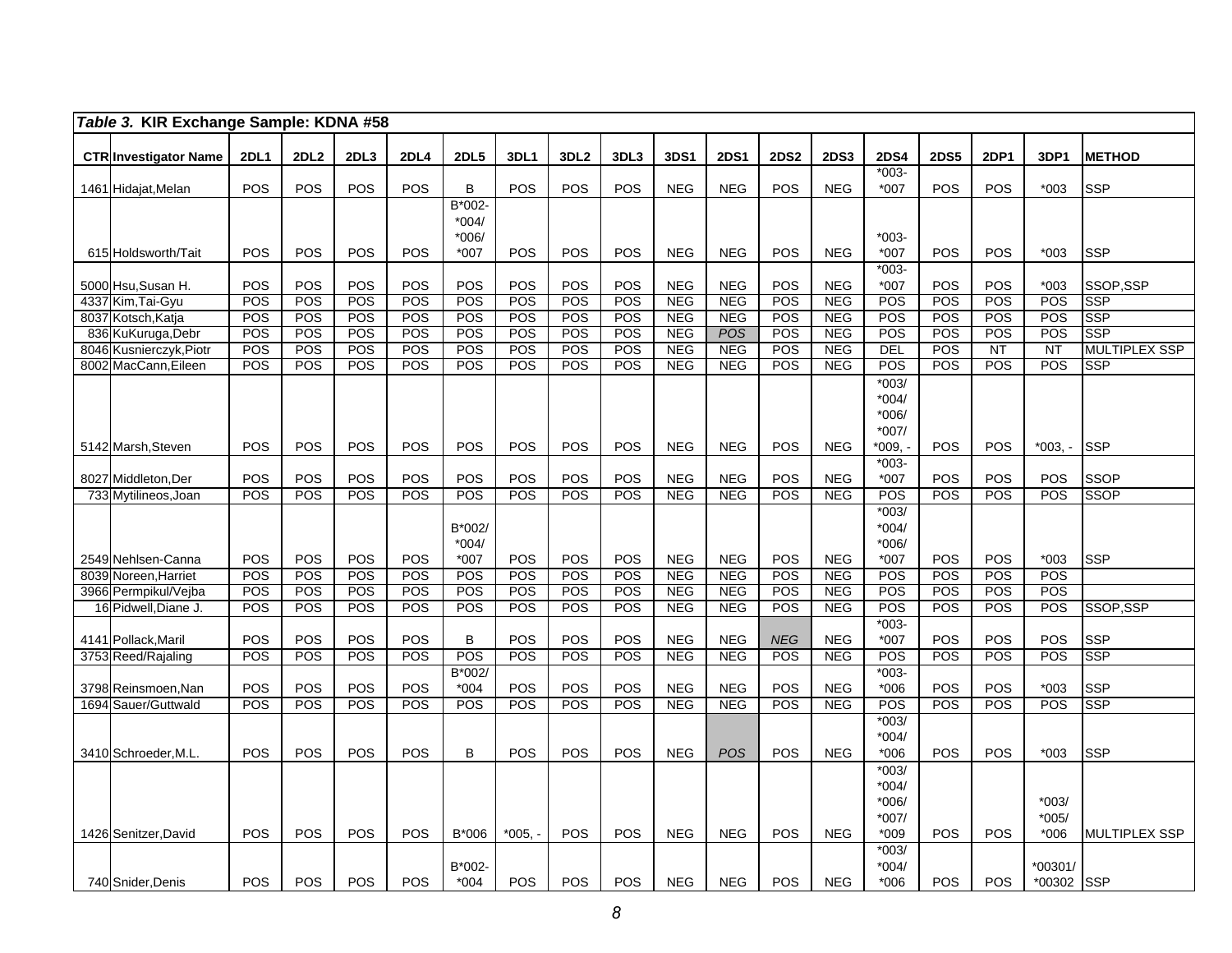| Table 3. KIR Exchange Sample: KDNA #58      |             |                     |            |                   |                                    |            |                  |            |                          |                          |             |                          |                                       |             |                   |                     |                          |
|---------------------------------------------|-------------|---------------------|------------|-------------------|------------------------------------|------------|------------------|------------|--------------------------|--------------------------|-------------|--------------------------|---------------------------------------|-------------|-------------------|---------------------|--------------------------|
| <b>CTR Investigator Name</b>                | <b>2DL1</b> | 2DL2                | 2DL3       | 2DL4              | <b>2DL5</b>                        | 3DL1       | 3DL <sub>2</sub> | 3DL3       | 3DS1                     | <b>2DS1</b>              | <b>2DS2</b> | <b>2DS3</b>              | <b>2DS4</b>                           | <b>2DS5</b> | <b>2DP1</b>       | 3DP1                | <b>METHOD</b>            |
| 702 Spannagl, Michae                        | POS         | POS                 | <b>POS</b> | <b>POS</b>        | B                                  | <b>POS</b> | POS              | POS        | <b>NEG</b>               | <b>NEG</b>               | POS         | <b>NEG</b>               | $*003$                                | POS         | <b>POS</b>        | $*003$              | <b>SSP</b>               |
|                                             |             | $*001 -$<br>$*003/$ |            |                   |                                    |            |                  |            |                          |                          |             |                          | $*003/$<br>$*004/$<br>$*006/$         |             |                   |                     |                          |
| 746 Stamm, Luz                              | POS         | $*005$              | POS        | POS               | POS                                | POS        | <b>POS</b>       | <b>POS</b> | <b>NEG</b>               | <b>NEG</b>               | POS         | <b>NEG</b>               | *007                                  | POS         | <b>POS</b>        | <b>POS</b>          | <b>SSOP</b>              |
| 8032 Stavropoulos-Gio                       | POS         | POS                 | POS        | POS               | B*002/<br>$*004$                   | POS        | POS              | POS        | <b>NEG</b>               | <b>NEG</b>               | POS         | <b>NEG</b>               | $*003/$<br>$*006$                     | POS         | POS               | $*003$              | <b>SSP</b>               |
| 230 Thoni.Deborah                           | POS         | POS                 | <b>POS</b> | <b>POS</b>        | POS                                | POS        | <b>POS</b>       | <b>POS</b> | NEG                      | NEG                      | POS         | NEG                      | POS                                   | POS         | POS               | <b>POS</b>          | <b>SSOP</b>              |
| 747 Tiercy, Jean-Marie                      | POS         | POS                 | POS        | <b>POS</b>        | B*002/<br>$*004/$<br>$*007$        | POS        | POS              | <b>POS</b> | <b>NEG</b>               | <b>NEG</b>               | POS         | <b>NEG</b>               | $*003/$<br>$*004/$<br>$*006/$<br>*007 | POS         | <b>POS</b>        | $*00301/$<br>*00302 | <b>SSP</b>               |
| 4021 Trachtenberg, Eliz                     | POS         | <b>POS</b>          | POS        | POS               | $A*001/$<br>B*006/<br>$*008$       | POS        | <b>POS</b>       | POS        | <b>NEG</b>               | <b>NEG</b>               | POS         | <b>NEG</b>               | <b>POS</b>                            | POS         | POS               | POS                 | MALDI-TDF                |
| 8024 Trowsdale, Joh                         | POS         | POS                 | POS        | <b>NT</b>         | POS                                | POS        | POS              | POS        | <b>NEG</b>               | <b>NEG</b>               | POS         | <b>NEG</b>               | <b>DEL</b>                            | POS         | <b>POS</b>        | POS                 | <b>SSP</b>               |
| 5462 Turner, Victor                         | POS         | POS                 | POS        | POS               | B                                  | POS        | POS              | POS        | <b>NEG</b>               | <b>POS</b>               | POS         | <b>NEG</b>               | $*003-$<br>$*007$                     | POS         | POS               | $*003$              | <b>SSP</b>               |
| 8053 Tyan, Dolly                            | POS         | POS                 | POS        | <b>POS</b>        | B                                  | POS        | POS              | POS        | <b>NEG</b>               | <b>NEG</b>               | POS         | <b>NEG</b>               | $*003-$<br>*007                       | POS         | POS               | $*003$              | <b>SSP</b>               |
| 8028 Uhrberg, Marku                         | POS         | POS                 | POS        | <b>NT</b>         | POS                                | POS        | POS              | <b>NT</b>  | <b>NEG</b>               | <b>NEG</b>               | POS         | <b>NEG</b>               | $*003-$<br>*007                       | POS         | <b>NT</b>         | <b>NT</b>           | <b>SSP</b>               |
| 8023 Vilches.Carlo                          | POS         | POS                 | <b>POS</b> | <b>POS</b>        | <b>POS</b>                         | <b>POS</b> | <b>POS</b>       | <b>POS</b> | NEG                      | NEG                      | POS         | <b>NEG</b>               | <b>POS</b>                            | POS         | POS               | $*003$              | <b>SSP</b>               |
| 8047 Wassmuth.Ralf<br>705 Watkins, David I. | POS<br>POS  | POS<br>POS          | POS<br>POS | <b>POS</b><br>POS | POS<br>B*002/<br>$*004/$<br>$*007$ | POS<br>POS | POS<br>POS       | POS<br>POS | <b>NEG</b><br><b>NEG</b> | <b>NEG</b><br><b>NEG</b> | POS<br>POS  | <b>NEG</b><br><b>NEG</b> | POS<br>$*003-$<br>$*007$              | POS<br>POS  | <b>POS</b><br>POS | POS<br>$*003$       | <b>SSP</b><br><b>SSP</b> |
| 8051 Wiltbank/Endres                        | POS         | POS                 | POS        | <b>POS</b>        | B                                  | POS        | POS              | POS        | <b>NEG</b>               | <b>NEG</b>               | POS         | <b>NEG</b>               | $*003-$<br>$*007$                     | POS         | POS               | $*003$              | <b>SSP</b>               |
| 1466 Yu, Neng                               | POS         | POS                 | POS        | <b>POS</b>        | POS                                | POS        | POS              | POS        | <b>NEG</b>               | <b>NEG</b>               | POS         | <b>NEG</b>               | POS                                   | POS         | <b>POS</b>        | POS                 | SSOP,SSP                 |
| 713 Zachary, Andre                          | POS         | POS                 | POS        | POS               | B*002/<br>$*004$                   | POS        | POS              | POS        | <b>NEG</b>               | <b>NEG</b>               | POS         | <b>NEG</b>               | POS                                   | POS         | <b>POS</b>        | $*003$              | <b>SSP</b>               |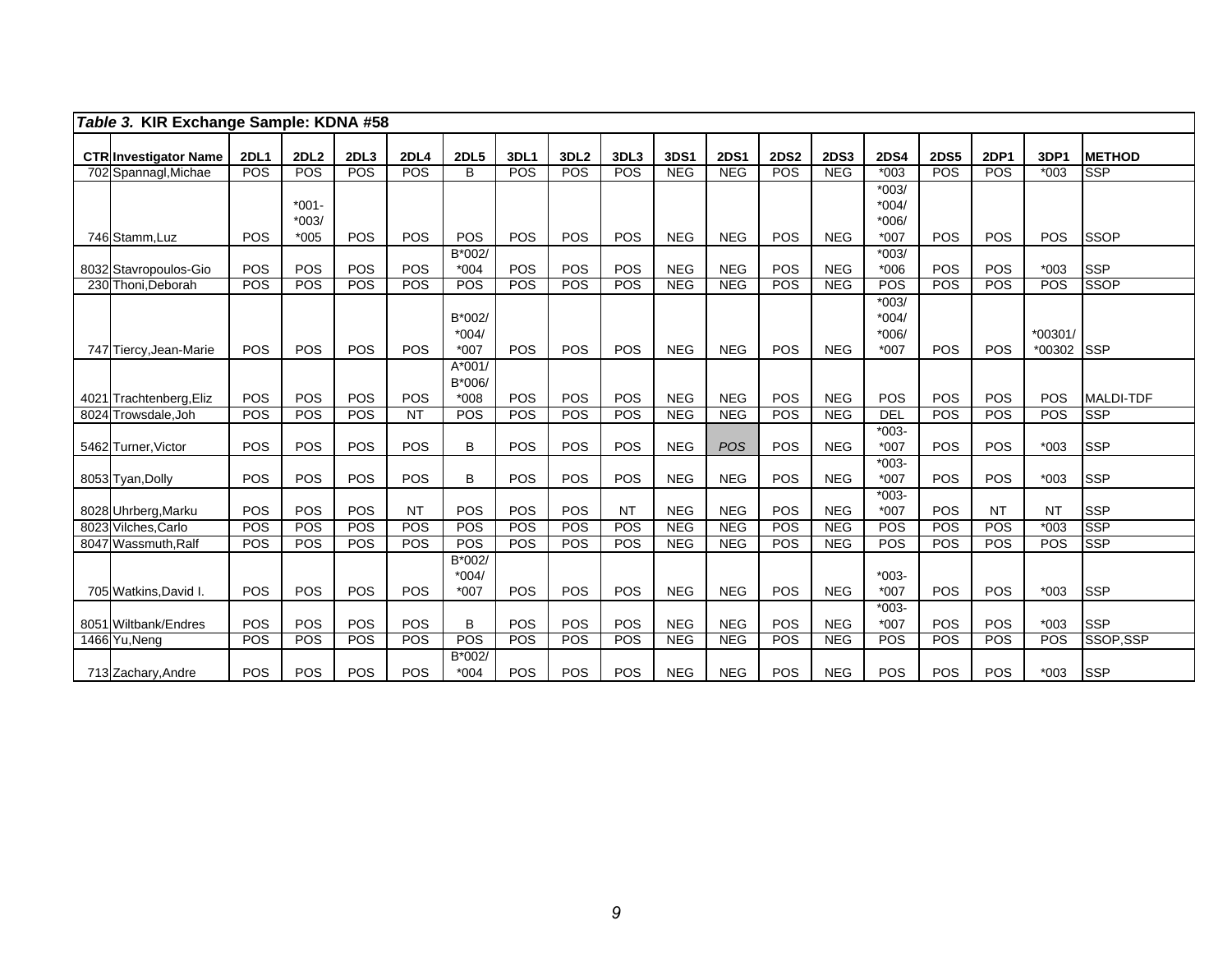| <b>2DL1</b><br>2DL2<br><b>2DL5</b><br>3DL3<br><b>2DS5</b><br><b>CTR</b> Investigator Name<br>2DL3<br><b>2DL4</b><br>3DL1<br>3DL <sub>2</sub><br>3DS1<br><b>2DS1</b><br><b>2DS2</b><br><b>2DS3</b><br><b>2DS4</b><br>2DP1<br>3DP1<br><b>METHOD</b><br>POS<br>POS<br><b>POS</b><br><b>NEG</b><br>POS<br>POS<br><b>POS</b><br><b>POS</b><br>POS<br>POS<br><b>POS</b><br>POS<br>*001/ *002<br>POS<br>POS<br>POS<br>5488 Adams, Sharon<br><b>SSP</b><br>$*001 -$<br>$*001-$<br>$*006,$<br>$*010.$<br>*003.<br>POS<br><b>NEG</b><br>POS<br><b>POS</b><br>POS<br>POS<br>POS<br>POS<br>POS<br>POS<br>POS<br><b>POS</b><br>POS<br><b>SSOP</b><br>8033 Balazs, Ivan<br>$*005$<br>$*012$<br>$*001$ |  |
|-----------------------------------------------------------------------------------------------------------------------------------------------------------------------------------------------------------------------------------------------------------------------------------------------------------------------------------------------------------------------------------------------------------------------------------------------------------------------------------------------------------------------------------------------------------------------------------------------------------------------------------------------------------------------------------------|--|
|                                                                                                                                                                                                                                                                                                                                                                                                                                                                                                                                                                                                                                                                                         |  |
|                                                                                                                                                                                                                                                                                                                                                                                                                                                                                                                                                                                                                                                                                         |  |
|                                                                                                                                                                                                                                                                                                                                                                                                                                                                                                                                                                                                                                                                                         |  |
|                                                                                                                                                                                                                                                                                                                                                                                                                                                                                                                                                                                                                                                                                         |  |
|                                                                                                                                                                                                                                                                                                                                                                                                                                                                                                                                                                                                                                                                                         |  |
|                                                                                                                                                                                                                                                                                                                                                                                                                                                                                                                                                                                                                                                                                         |  |
| A*001/<br>$*001,$                                                                                                                                                                                                                                                                                                                                                                                                                                                                                                                                                                                                                                                                       |  |
| POS<br>POS<br><b>NEG</b><br>POS<br>POS<br>POS<br>POS<br>POS<br>POS<br>POS<br><b>POS</b><br><b>POS</b><br>$*003$<br>8050 Baxter-Lowe, Lee<br>B*002<br><b>POS</b><br>$*001$                                                                                                                                                                                                                                                                                                                                                                                                                                                                                                               |  |
| $*003/$                                                                                                                                                                                                                                                                                                                                                                                                                                                                                                                                                                                                                                                                                 |  |
| $*005/$                                                                                                                                                                                                                                                                                                                                                                                                                                                                                                                                                                                                                                                                                 |  |
| $*006,$                                                                                                                                                                                                                                                                                                                                                                                                                                                                                                                                                                                                                                                                                 |  |
| $*001/$                                                                                                                                                                                                                                                                                                                                                                                                                                                                                                                                                                                                                                                                                 |  |
| $*002/$                                                                                                                                                                                                                                                                                                                                                                                                                                                                                                                                                                                                                                                                                 |  |
| POS<br>POS<br>POS<br><b>POS</b><br>POS<br>POS<br><b>POS</b><br>POS<br>POS<br>POS<br><b>POS</b><br><b>FULL</b><br>POS<br>$*004$<br><b>SSP</b><br>8025 Carrington/Mar<br><b>NEG</b><br>A,B                                                                                                                                                                                                                                                                                                                                                                                                                                                                                                |  |
| POS<br>POS<br><b>SSP</b><br>POS<br>POS<br><b>NEG</b><br>POS<br>POS<br>POS<br>POS<br>POS<br>POS<br>POS<br>POS<br>785 Chan, Soh Ha<br><b>POS</b><br>POS<br>POS                                                                                                                                                                                                                                                                                                                                                                                                                                                                                                                            |  |
| POS<br>POS<br>POS<br>POS<br>POS<br>POS<br>POS<br>POS<br>POS<br>POS<br>POS<br>POS<br><b>POS</b><br>POS<br>3224 Chen, Dongfeng<br><b>NEG</b><br>POS<br>SSOP, SSP                                                                                                                                                                                                                                                                                                                                                                                                                                                                                                                          |  |
| POS<br>POS<br>124 Christiansen/Witt<br>POS<br><b>NEG</b><br>POS<br>POS<br>POS<br>POS<br><b>POS</b><br>POS<br>POS<br>POS<br>POS<br>POS<br>$\overline{NT}$<br><b>NT</b><br><b>POS</b><br>POS<br>POS<br>POS<br>POS<br><b>POS</b>                                                                                                                                                                                                                                                                                                                                                                                                                                                           |  |
| 3632 Colombe, Beth<br><b>POS</b><br><b>NEG</b><br><b>POS</b><br>POS<br><b>POS</b><br>POS<br>POS<br><b>POS</b><br><b>POS</b><br><b>POS</b><br><b>SSP</b><br>$*002 -$                                                                                                                                                                                                                                                                                                                                                                                                                                                                                                                     |  |
| POS<br>POS<br>POS<br><b>NEG</b><br>A,B<br>$*009$<br>POS<br>POS<br><b>NEG</b><br>$*004$<br>POS<br>POS<br>$*001$<br>POS<br>POS<br><b>SSP</b><br>$*003$<br>5130 Costeas, Paul A                                                                                                                                                                                                                                                                                                                                                                                                                                                                                                            |  |
| $*002/$                                                                                                                                                                                                                                                                                                                                                                                                                                                                                                                                                                                                                                                                                 |  |
| POS<br>POS<br>POS<br>POS<br>POS<br>POS<br>POS<br>POS<br><b>NEG</b><br>POS<br>POS<br>POS<br>*001/ *002<br>POS<br><b>POS</b><br>$*004$<br><b>SSP</b><br>189 Crowe, Deborah                                                                                                                                                                                                                                                                                                                                                                                                                                                                                                                |  |
| <b>SSOP</b><br><b>POS</b><br>POS<br><b>NEG</b><br>POS<br><b>POS</b><br>POS<br>POS<br>POS<br>POS<br>POS<br>POS<br>$*001$<br>$*001$<br>POS<br>POS<br>POS<br>8030 Davidson/Poult                                                                                                                                                                                                                                                                                                                                                                                                                                                                                                           |  |
| $*001-$                                                                                                                                                                                                                                                                                                                                                                                                                                                                                                                                                                                                                                                                                 |  |
| $*003.$<br>$*010-$                                                                                                                                                                                                                                                                                                                                                                                                                                                                                                                                                                                                                                                                      |  |
| POS<br>POS<br><b>SSOP</b><br>POS<br><b>NEG</b><br>POS<br>POS<br><b>POS</b><br>POS<br>POS<br>POS<br>POS<br>$*001$<br><b>POS</b><br>POS<br>1108 Davis, Mary<br>$*005$<br>$*014$                                                                                                                                                                                                                                                                                                                                                                                                                                                                                                           |  |
| $*001/$                                                                                                                                                                                                                                                                                                                                                                                                                                                                                                                                                                                                                                                                                 |  |
| $*002/$                                                                                                                                                                                                                                                                                                                                                                                                                                                                                                                                                                                                                                                                                 |  |
| $*004,$                                                                                                                                                                                                                                                                                                                                                                                                                                                                                                                                                                                                                                                                                 |  |
| POS<br>POS<br>POS<br>POS<br>POS<br><b>NEG</b><br>POS<br>A,B<br>POS<br>POS<br>POS<br>POS<br>POS<br>POS<br>$*003$<br><b>SSP</b><br>8031 Dinauer, David<br>*001/ *002                                                                                                                                                                                                                                                                                                                                                                                                                                                                                                                      |  |
| POS<br>POS<br>POS<br>POS<br>POS<br>POS<br>POS<br>POS<br>POS<br>POS<br>POS<br>POS<br>POS<br>3186 Dunckley, Heather<br><b>NEG</b><br>POS<br>NT                                                                                                                                                                                                                                                                                                                                                                                                                                                                                                                                            |  |
| POS<br>POS<br>POS<br><b>NEG</b><br>POS<br>POS<br>POS<br>POS<br>POS<br>POS<br>POS<br>POS<br>POS<br>POS<br>POS<br>POS<br>SSOP, SSP<br>8038 Fernandez-Vina, M                                                                                                                                                                                                                                                                                                                                                                                                                                                                                                                              |  |
| POS<br>POS<br>POS<br><b>SSP</b><br>POS<br><b>NEG</b><br>POS<br>POS<br>POS<br>POS<br>POS<br>POS<br>POS<br>*001/ *002<br>POS<br>POS<br>762 Fischer, Gottf<br>A                                                                                                                                                                                                                                                                                                                                                                                                                                                                                                                            |  |
| POS<br>POS<br>POS<br>POS<br><b>SSP</b><br>POS<br><b>NEG</b><br>POS<br>POS<br>POS<br>POS<br>POS<br>POS<br>POS<br>POS<br>POS<br>POS<br>8026 Gardiner, Clair                                                                                                                                                                                                                                                                                                                                                                                                                                                                                                                               |  |
| POS<br>POS<br>POS<br>POS<br>POS<br>POS<br>POS<br>POS<br>POS<br>POS<br>POS<br><b>SSP</b><br>8040 Gladman/Pellet<br><b>NEG</b><br>POS<br>POS<br>POS<br>POS                                                                                                                                                                                                                                                                                                                                                                                                                                                                                                                                |  |
| $*001/$<br>$*002/$                                                                                                                                                                                                                                                                                                                                                                                                                                                                                                                                                                                                                                                                      |  |
| $*004/$                                                                                                                                                                                                                                                                                                                                                                                                                                                                                                                                                                                                                                                                                 |  |
| POS<br>POS<br>POS<br>POS<br><b>POS</b><br><b>NEG</b><br>POS<br>A,B<br>POS<br>POS<br>POS<br><b>POS</b><br><b>POS</b><br>*001/ *002<br><b>POS</b><br>$*003$<br><b>SSP</b><br>4985 Graff, Ralph J.                                                                                                                                                                                                                                                                                                                                                                                                                                                                                         |  |
| *00301/                                                                                                                                                                                                                                                                                                                                                                                                                                                                                                                                                                                                                                                                                 |  |
| *00302,<br>*0040101/                                                                                                                                                                                                                                                                                                                                                                                                                                                                                                                                                                                                                                                                    |  |
| POS<br>POS<br>POS<br>POS<br>POS<br>POS<br>POS<br>POS<br>POS<br>POS<br>POS<br>POS<br>$*004$<br><b>SSP</b><br>8041 Han, Hoon<br>*0040102<br><b>NEG</b><br>*001/ *002                                                                                                                                                                                                                                                                                                                                                                                                                                                                                                                      |  |
| <b>SSP</b><br>POS<br>POS<br>POS<br>POS<br>POS<br>POS<br>POS<br>POS<br>POS<br>POS<br>POS<br>POS<br>1461 Hidajat, Melan<br>POS<br><b>NEG</b><br>POS<br>*001/ *002                                                                                                                                                                                                                                                                                                                                                                                                                                                                                                                         |  |
| POS<br>POS<br><b>NEG</b><br>POS<br>POS<br>POS<br>POS<br>POS<br>POS<br>POS<br>POS<br>POS<br>POS<br>POS<br>POS<br><b>SSP</b><br>615 Holdsworth/Tait<br>*001/ *002                                                                                                                                                                                                                                                                                                                                                                                                                                                                                                                         |  |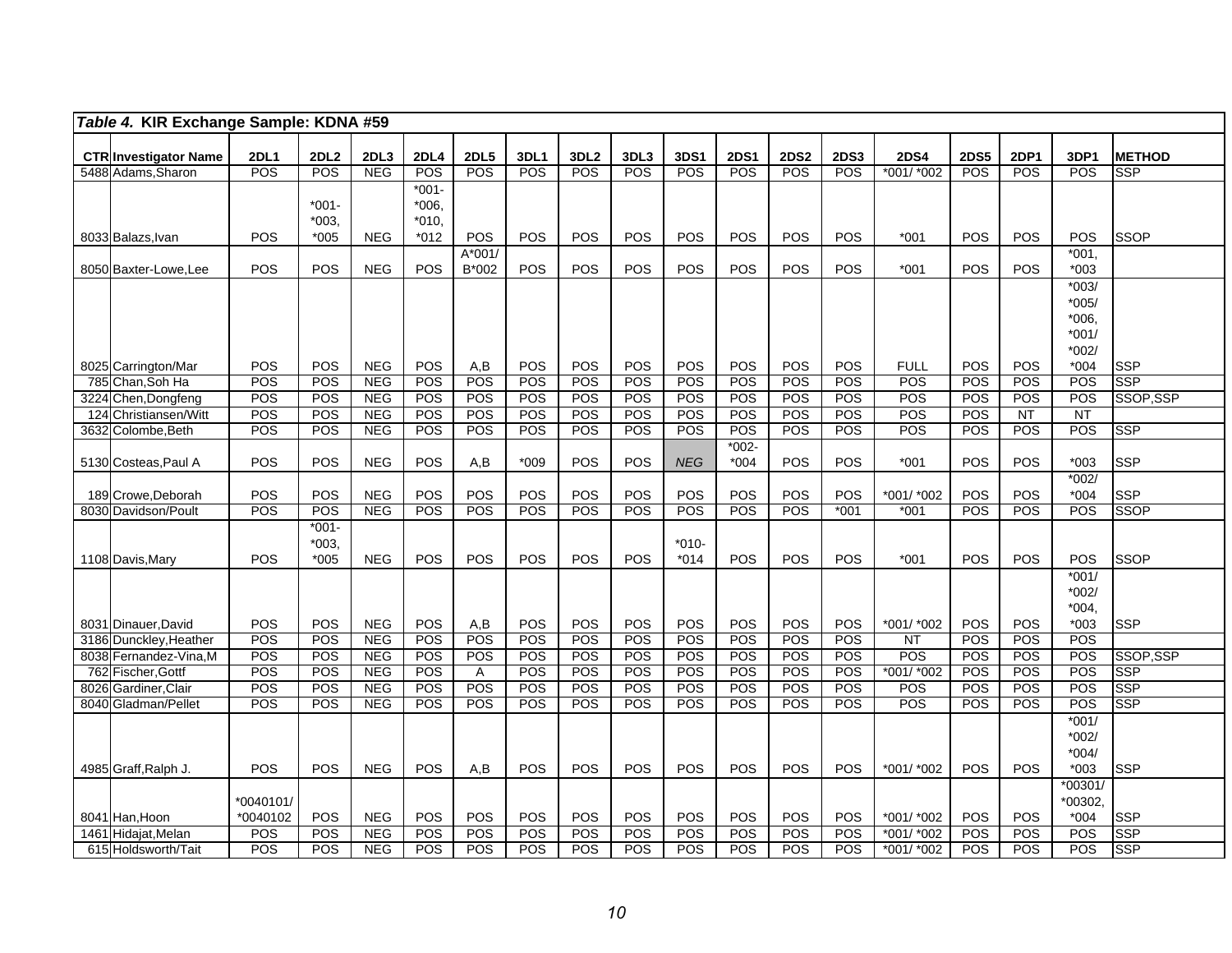|      | Table 4. KIR Exchange Sample: KDNA #59    |             |                  |                          |             |                  |            |                  |            |             |             |             |                  |                      |                  |            |               |                           |
|------|-------------------------------------------|-------------|------------------|--------------------------|-------------|------------------|------------|------------------|------------|-------------|-------------|-------------|------------------|----------------------|------------------|------------|---------------|---------------------------|
|      | <b>CTR Investigator Name</b>              | <b>2DL1</b> | 2DL <sub>2</sub> | 2DL3                     | <b>2DL4</b> | <b>2DL5</b>      | 3DL1       | 3DL <sub>2</sub> | 3DL3       | <b>3DS1</b> | <b>2DS1</b> | <b>2DS2</b> | <b>2DS3</b>      | <b>2DS4</b>          | <b>2DS5</b>      | 2DP1       | 3DP1          | <b>METHOD</b>             |
|      |                                           |             |                  |                          |             |                  |            |                  |            |             |             |             |                  |                      |                  |            | $*001/$       |                           |
|      |                                           |             |                  |                          |             |                  |            |                  |            |             |             |             |                  |                      |                  |            | *002,         |                           |
|      |                                           |             |                  |                          |             |                  |            |                  |            |             |             |             |                  |                      |                  |            | $*003/$       |                           |
|      | 5000 Hsu, Susan H.                        | POS         | POS              | <b>NEG</b>               | POS         | POS              | POS        | POS              | POS        | POS         | POS         | POS         | POS              | *001/ *002           | POS              | POS        | $*004$        | SSOP,SSP                  |
|      | 4337 Kim, Tai-Gyu                         | POS         | POS              | <b>NEG</b>               | POS         | POS              | POS        | POS              | <b>POS</b> | POS         | POS         | POS         | POS              | POS                  | POS              | POS        | POS           | <b>SSP</b>                |
|      | 8037 Kotsch, Katja                        | POS         | POS              | <b>NEG</b>               | POS         | <b>POS</b>       | POS        | POS              | POS        | POS         | POS         | POS         | POS              | POS                  | POS              | POS        | POS           | <b>SSP</b>                |
|      | 836 KuKuruga, Debr                        | POS         | POS              | <b>NEG</b>               | POS         | POS              | POS        | POS              | <b>POS</b> | POS         | POS         | POS         | POS              | POS                  | POS              | POS        | POS           | <b>SSP</b>                |
|      | 8046 Kusnierczyk, Piotr                   | <b>POS</b>  | POS              | <b>NEG</b>               | POS         | POS              | POS        | POS              | <b>POS</b> | POS         | POS         | POS         | POS              | <b>FULL</b>          | POS              | <b>NT</b>  | <b>NT</b>     | <b>MULTIPLEX SSP</b>      |
|      | 8002 MacCann, Eileen                      | POS         | POS              | <b>NEG</b>               | POS         | <b>POS</b>       | POS        | POS              | POS        | <b>NT</b>   | POS         | POS         | POS              | POS                  | POS              | POS        | POS           | <b>SSP</b>                |
|      |                                           |             |                  |                          |             |                  |            |                  |            |             |             |             |                  |                      |                  |            | $*001/$       |                           |
|      |                                           |             |                  |                          |             |                  |            |                  |            |             |             |             |                  |                      |                  |            | $*002/$       |                           |
|      |                                           |             |                  |                          |             |                  |            |                  |            |             |             |             |                  |                      |                  |            | $*004,$       |                           |
|      | 5142 Marsh, Steven<br>8027 Middleton, Der | POS<br>POS  | POS<br>POS       | <b>NEG</b><br><b>NEG</b> | POS<br>POS  | POS<br>POS       | POS<br>POS | POS<br>POS       | POS<br>POS | POS<br>POS  | POS<br>POS  | POS<br>POS  | POS<br>POS       | $*001. -$<br>$*001$  | POS<br>POS       | POS<br>POS | $*003$<br>POS | <b>SSP</b><br><b>SSOP</b> |
|      | 733 Mytilineos, Joan                      | <b>POS</b>  | POS              | <b>NEG</b>               | POS         | <b>POS</b>       | POS        | POS              | POS        | POS         | POS         | POS         | POS              | POS                  | POS              | POS        | POS           | <b>SSOP</b>               |
|      | 2549 Nehlsen-Canna                        | <b>POS</b>  | <b>POS</b>       | <b>NEG</b>               | <b>POS</b>  | POS              | POS        | POS              | <b>POS</b> | POS         | <b>POS</b>  | POS         | <b>POS</b>       | *001/ *002           | <b>POS</b>       | <b>POS</b> | POS           | <b>SSP</b>                |
|      | 8039 Noreen, Harriet                      | <b>POS</b>  | POS              | <b>NEG</b>               | POS         | POS              | POS        | POS              | POS        | POS         | POS         | POS         | $\overline{POS}$ | POS                  | POS              | POS        | POS           |                           |
|      | 3966 Permpikul/Vejba                      | POS         | POS              | <b>NEG</b>               | POS         | <b>POS</b>       | POS        | POS              | <b>POS</b> | POS         | POS         | POS         | POS              | POS                  | POS              | POS        | POS           |                           |
|      | 16 Pidwell, Diane J.                      | POS         | POS              | <b>NEG</b>               | POS         | POS              | POS        | POS              | POS        | POS         | POS         | POS         | POS              | POS                  | POS              | POS        | POS           | SSOP, SSP                 |
|      | 4141 Pollack, Maril                       | <b>POS</b>  | POS              | <b>NEG</b>               | POS         | POS              | POS        | POS              | <b>POS</b> | POS         | POS         | POS         | POS              | *001/ *002           | POS              | POS        | POS           |                           |
|      | 3753 Reed/Rajaling                        | <b>POS</b>  | POS              | <b>NEG</b>               | POS         | POS              | POS        | POS              | POS        | POS         | POS         | POS         | POS              | POS                  | POS              | POS        | POS           | <b>SSP</b>                |
|      |                                           |             |                  |                          |             |                  |            |                  |            |             |             |             |                  |                      |                  |            |               |                           |
|      | 3798 Reinsmoen, Nan                       | POS         | POS              | <b>NEG</b>               | POS         | A,B              | POS        | POS              | POS        | POS         | POS         | POS         | POS              | *001/ *002           | POS              | POS        | *001-*004 SSP |                           |
| 1694 | Sauer/Guttwald                            | POS         | POS              | <b>NEG</b>               | POS         | $\overline{POS}$ | POS        | POS              | POS        | POS         | POS         | POS         | $\overline{POS}$ | POS                  | $\overline{POS}$ | POS        | POS           | <b>SSP</b>                |
|      | 3410 Schroeder, M.L                       | POS         | <b>POS</b>       | <b>NEG</b>               | POS         | A                | POS        | POS              | <b>POS</b> | POS         | <b>POS</b>  | POS         | POS              | *001/ *002           | <b>POS</b>       | <b>POS</b> | POS           | <b>SSP</b>                |
|      |                                           |             |                  |                          |             |                  |            |                  |            |             |             |             |                  |                      |                  |            | $*003/$       |                           |
|      |                                           | POS         | <b>POS</b>       | <b>NEG</b>               | <b>POS</b>  |                  |            | POS              | <b>POS</b> | POS         | POS         | POS         | POS              |                      | POS              | POS        | $*005/$       |                           |
|      | 1426 Senitzer, David                      |             |                  |                          |             | *006.            | $*01501$   |                  |            |             |             |             |                  | $*001$<br>$*00101 -$ |                  |            | $*006$        | <b>MULTIPLEX SSP</b>      |
|      |                                           |             |                  |                          |             | $*001-$          |            |                  |            |             |             |             |                  | $*00103.$            |                  |            |               |                           |
|      | 740 Snider, Denis                         | POS         | POS              | <b>NEG</b>               | POS         | $*005$           | <b>POS</b> | POS              | POS        | POS         | POS         | POS         | POS              | $*002$               | POS              | POS        | POS           | <b>SSP</b>                |
|      | 702 Spannagl, Michae                      | POS         | POS              | <b>NEG</b>               | POS         | A,B              | POS        | POS              | POS        | POS         | POS         | POS         | POS              | *001/ *002           | POS              | POS        | POS           | <b>SSP</b>                |
|      |                                           |             | $*001-$          |                          |             |                  |            |                  |            |             |             |             |                  |                      |                  |            |               |                           |
|      |                                           |             | *003.            |                          |             |                  |            |                  |            |             |             |             |                  |                      |                  |            |               |                           |
|      | 746 Stamm, Luz                            | POS         | $*005$           | <b>NEG</b>               | POS         | POS              | POS        | POS              | <b>POS</b> | POS         | POS         | POS         | <b>NEG</b>       | $*001$               | POS              | POS        | POS           | <b>SSOP</b>               |
|      |                                           |             |                  |                          |             | $A*001/$         |            |                  |            |             |             |             |                  |                      |                  |            |               |                           |
|      | 8032 Stavropoulos-Gio                     | POS         | POS              | <b>NEG</b>               | <b>POS</b>  | $*005$           | POS        | POS              | POS        | POS         | POS         | POS         | POS              | *001/ *002           | POS              | POS        | POS           | <b>SSP</b>                |
|      | 230 Thoni, Deborah                        | <b>POS</b>  | <b>POS</b>       | <b>NEG</b>               | POS         | <b>POS</b>       | POS        | POS              | <b>POS</b> | POS         | POS         | <b>POS</b>  | POS              | <b>POS</b>           | POS              | POS        | POS           | <b>SSOP</b>               |
|      |                                           |             |                  |                          |             |                  |            |                  |            |             |             |             |                  | $*0010101 -$         |                  |            |               |                           |
|      |                                           |             |                  |                          |             |                  |            |                  |            |             |             |             |                  | *0010103/            |                  |            |               |                           |
|      |                                           |             |                  |                          |             |                  |            |                  |            |             |             |             |                  | *00102/              |                  |            |               |                           |
|      | 747 Tiercy, Jean-Marie                    | POS         | <b>POS</b>       | <b>NEG</b>               | <b>POS</b>  | POS              | <b>POS</b> | POS              | <b>POS</b> | POS         | POS         | <b>POS</b>  | POS              | $*002$               | POS              | <b>POS</b> | POS           | <b>SSP</b>                |
|      |                                           |             |                  |                          |             | $A*001/$         |            |                  |            |             |             |             |                  |                      |                  |            |               |                           |
|      | 4021 Trachtenberg, Eliz                   | POS         | <b>POS</b>       | <b>NEG</b>               | POS         | B*006/<br>$*008$ | <b>POS</b> | POS              | POS        | POS         | POS         | <b>POS</b>  | POS              | POS                  | POS              | POS        | POS           | <b>MALDI-TDF</b>          |
|      |                                           |             |                  |                          |             |                  |            |                  |            |             |             |             |                  |                      |                  |            |               |                           |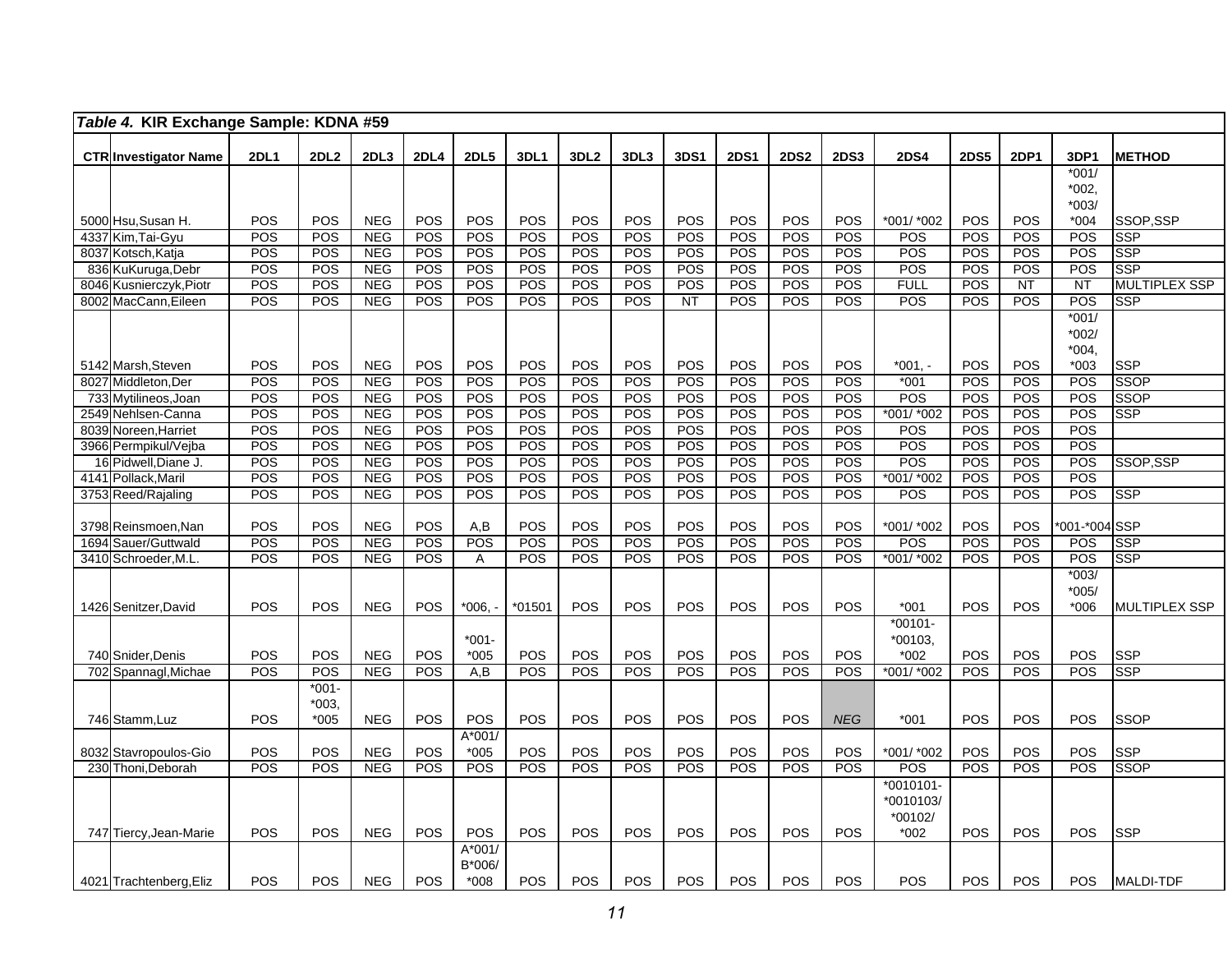| Table 4. KIR Exchange Sample: KDNA #59 |             |                  |                  |             |             |                 |                  |            |             |             |             |             |             |             |             |                              |               |
|----------------------------------------|-------------|------------------|------------------|-------------|-------------|-----------------|------------------|------------|-------------|-------------|-------------|-------------|-------------|-------------|-------------|------------------------------|---------------|
| <b>CTR Investigator Name</b>           | <b>2DL1</b> | 2DL <sub>2</sub> | 2DL <sub>3</sub> | <b>2DL4</b> | <b>2DL5</b> | 3DL1            | 3DL <sub>2</sub> | 3DL3       | <b>3DS1</b> | <b>2DS1</b> | <b>2DS2</b> | <b>2DS3</b> | <b>2DS4</b> | <b>2DS5</b> | <b>2DP1</b> | 3DP1                         | <b>METHOD</b> |
| 8024 Trowsdale, Joh                    | <b>POS</b>  | <b>POS</b>       | <b>NEG</b>       | <b>NT</b>   | <b>POS</b>  | <b>POS</b>      | <b>POS</b>       | <b>POS</b> | <b>POS</b>  | <b>POS</b>  | <b>POS</b>  | POS.        | <b>FULL</b> | <b>POS</b>  | <b>POS</b>  | <b>POS</b>                   | <b>SSP</b>    |
| 5462 Turner, Victor                    | <b>POS</b>  | <b>POS</b>       | <b>NEG</b>       | <b>POS</b>  | A,B         | PO <sub>S</sub> | <b>POS</b>       | <b>POS</b> | <b>POS</b>  | <b>POS</b>  | <b>POS</b>  | POS.        | *001/ *002  | POS.        | <b>POS</b>  | *001-*004 SSP                |               |
|                                        |             |                  |                  |             |             |                 |                  |            |             |             |             |             |             |             |             | $*001/$<br>$*002/$           |               |
| 8053 Tyan, Dolly                       | <b>POS</b>  | <b>POS</b>       | <b>NEG</b>       | <b>POS</b>  | A,B         | <b>POS</b>      | <b>POS</b>       | POS        | <b>POS</b>  | <b>POS</b>  | <b>POS</b>  | <b>POS</b>  | *001/ *002  | <b>POS</b>  | <b>POS</b>  | $*004$<br>$*003$             | <b>SSP</b>    |
| 8028 Uhrberg, Marku                    | <b>POS</b>  | <b>POS</b>       | <b>NEG</b>       | <b>NT</b>   | <b>POS</b>  | <b>POS</b>      | <b>POS</b>       | <b>NT</b>  | POS         | <b>POS</b>  | <b>POS</b>  | <b>POS</b>  | *001/ *002  | <b>POS</b>  | NT          | NT                           | <b>SSP</b>    |
| 8023 Vilches, Carlo                    | <b>POS</b>  | <b>POS</b>       | <b>NEG</b>       | <b>POS</b>  | <b>POS</b>  | <b>POS</b>      | POS              | POS        | <b>POS</b>  | <b>POS</b>  | <b>POS</b>  | <b>POS</b>  | <b>POS</b>  | <b>POS</b>  | <b>POS</b>  | $*003$<br>$*004$             | <b>SSP</b>    |
| 8047 Wassmuth, Ralf                    | <b>POS</b>  | <b>POS</b>       | <b>NEG</b>       | <b>POS</b>  | <b>POS</b>  | <b>POS</b>      | <b>POS</b>       | <b>POS</b> | <b>POS</b>  | <b>POS</b>  | <b>POS</b>  | POS.        | <b>POS</b>  | <b>POS</b>  | <b>POS</b>  | POS                          | <b>SSP</b>    |
| 705 Watkins, David I.                  | <b>POS</b>  | <b>POS</b>       | <b>NEG</b>       | <b>POS</b>  | A,B         | <b>POS</b>      | <b>POS</b>       | <b>POS</b> | <b>POS</b>  | <b>POS</b>  | <b>POS</b>  | <b>POS</b>  | *001/ *002  | <b>POS</b>  | <b>POS</b>  | $*001/$<br>$*002/$<br>$*004$ | <b>SSP</b>    |
|                                        |             |                  |                  |             |             |                 |                  |            |             |             |             |             |             |             |             | $*001/$<br>$*002/$<br>$*004$ |               |
| 8051 Wiltbank/Endres                   | <b>POS</b>  | <b>POS</b>       | <b>NEG</b>       | <b>POS</b>  | A,B         | <b>POS</b>      | <b>POS</b>       | <b>POS</b> | POS         | <b>POS</b>  | <b>POS</b>  | <b>POS</b>  | *001/ *002  | <b>POS</b>  | <b>POS</b>  | $*003$                       | <b>SSP</b>    |
| 1466 Yu, Neng                          | <b>POS</b>  | <b>POS</b>       | <b>NEG</b>       | <b>POS</b>  | <b>POS</b>  | POS             | <b>POS</b>       | POS        | POS         | <b>POS</b>  | <b>POS</b>  | <b>POS</b>  | <b>POS</b>  | <b>POS</b>  | <b>POS</b>  | <b>POS</b>                   | <b>SSOP</b>   |
| 713 Zachary, Andre                     | <b>POS</b>  | <b>POS</b>       | <b>NEG</b>       | <b>POS</b>  | A,B         | <b>POS</b>      | <b>POS</b>       | <b>POS</b> | <b>POS</b>  | <b>POS</b>  | <b>POS</b>  | <b>POS</b>  | <b>POS</b>  | <b>POS</b>  | <b>POS</b>  | <b>POS</b>                   | <b>SSP</b>    |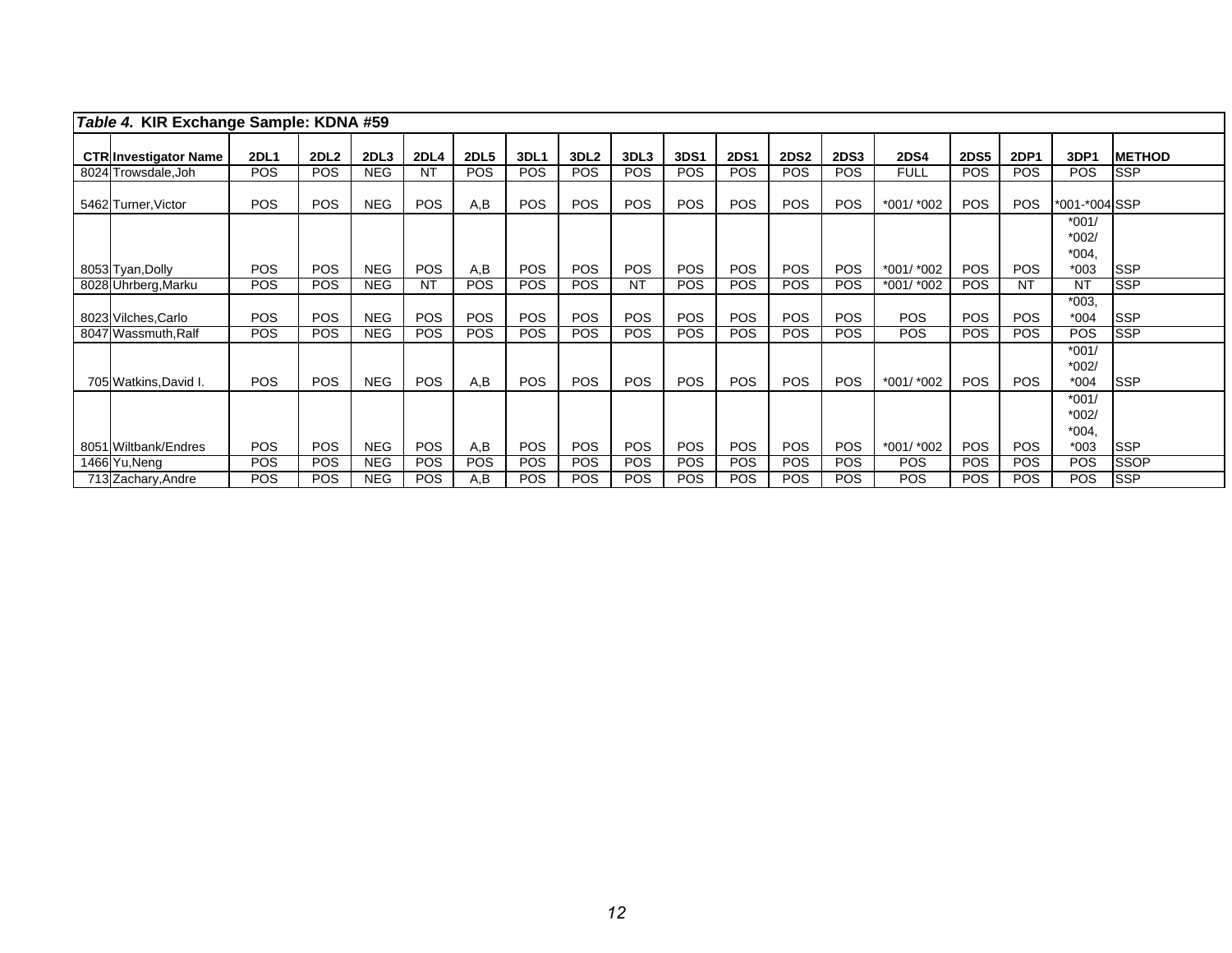| Table 5. KIR Exchange Sample: KDNA #60             |             |                          |            |                            |                    |                   |                          |                          |                   |                   |                          |                          |                                       |             |                  |                                                 |               |
|----------------------------------------------------|-------------|--------------------------|------------|----------------------------|--------------------|-------------------|--------------------------|--------------------------|-------------------|-------------------|--------------------------|--------------------------|---------------------------------------|-------------|------------------|-------------------------------------------------|---------------|
| <b>CTR Investigator Name</b>                       | <b>2DL1</b> | 2DL <sub>2</sub>         | 2DL3       | <b>2DL4</b>                | <b>2DL5</b>        | 3DL1              | 3DL <sub>2</sub>         | 3DL3                     | 3DS1              | <b>2DS1</b>       | <b>2DS2</b>              | <b>2DS3</b>              | <b>2DS4</b>                           | <b>2DS5</b> | <b>2DP1</b>      | 3DP1                                            | <b>METHOD</b> |
| 5488 Adams, Sharon                                 | POS         | <b>NEG</b>               | POS        | <b>POS</b>                 | Α                  | POS               | <b>POS</b>               | <b>POS</b>               | POS               | <b>POS</b>        | <b>NEG</b>               | <b>NEG</b>               | $*003-$<br>$*007$                     | POS         | POS              | <b>POS</b>                                      | <b>SSP</b>    |
| 8033 Balazs, Ivan                                  | <b>POS</b>  | <b>NEG</b>               | POS        | $*007-$<br>*009,<br>$*011$ | POS                | POS               | <b>POS</b>               | POS                      | <b>POS</b>        | <b>POS</b>        | <b>NEG</b>               | <b>NEG</b>               | $*003/$<br>$*004/$<br>*006/<br>$*007$ | POS         | POS              | POS                                             | <b>SSOP</b>   |
| 8050 Baxter-Lowe, Lee                              | POS         | <b>NEG</b>               | POS        | POS                        | A*001/<br>$*005$   | POS               | <b>POS</b>               | POS                      | POS               | POS               | <b>NEG</b>               | <b>NEG</b>               | $*003$                                | POS         | POS              | $*001,$<br>$*003$                               |               |
|                                                    |             |                          |            |                            |                    |                   |                          |                          |                   |                   |                          |                          |                                       |             |                  | $*003/$<br>$*005/$<br>*006,<br>$*001/$<br>*002/ |               |
| 8025 Carrington/Mar                                | POS         | <b>NEG</b>               | POS        | <b>POS</b>                 | Α                  | POS               | POS                      | <b>POS</b>               | POS               | POS               | <b>NEG</b>               | <b>NEG</b>               | <b>DEL</b>                            | POS         | POS              | $*004$                                          | <b>SSP</b>    |
| 785 Chan, Soh Ha                                   | <b>POS</b>  | <b>NEG</b>               | POS        | POS                        | POS                | POS               | POS                      | POS                      | POS               | POS               | <b>NEG</b>               | <b>NEG</b>               | <b>POS</b>                            | POS         | POS              | POS                                             | <b>SSP</b>    |
| Chen, Dongfeng<br>3224<br>Christiansen/Witt<br>124 | POS<br>POS  | <b>NEG</b><br><b>NEG</b> | POS<br>POS | POS<br>POS                 | POS<br>POS         | POS<br><b>POS</b> | <b>POS</b><br><b>POS</b> | <b>POS</b><br><b>POS</b> | POS<br>POS        | <b>POS</b><br>POS | <b>NEG</b><br><b>NEG</b> | <b>NEG</b><br><b>NEG</b> | POS<br>POS                            | POS<br>POS  | POS<br><b>NT</b> | <b>POS</b><br><b>NT</b>                         | SSOP,SSP      |
| 3632 Colombe, Beth                                 | POS         | <b>NEG</b>               | POS        | POS                        | POS                | POS               | POS                      | POS                      | POS               | POS               | <b>NEG</b>               | <b>NEG</b>               | POS                                   | POS         | POS              | POS                                             | <b>SSP</b>    |
|                                                    |             |                          |            |                            |                    |                   |                          |                          |                   | $*002-$           |                          |                          | $*003/$<br>$*004/$<br>*006/           |             |                  |                                                 |               |
| 5130 Costeas, Paul A                               | POS         | <b>NEG</b>               | POS        | <b>POS</b>                 | Α                  | $*004$            | POS                      | <b>POS</b>               | <b>POS</b>        | $*004$            | <b>NEG</b>               | <b>NEG</b>               | *007                                  | <b>POS</b>  | POS              | $*003$                                          | <b>SSP</b>    |
| 189 Crowe, Deborah                                 | POS         | <b>NEG</b>               | POS        | <b>POS</b>                 | $A*001/$<br>$*005$ | POS               | POS                      | <b>POS</b>               | POS               | POS               | <b>NEG</b>               | <b>NEG</b>               | $*003-$<br>$*007$                     | POS         | <b>POS</b>       | $*002/$<br>$*004$                               | <b>SSP</b>    |
| 8030 Davidson/Poult                                | POS         | <b>NEG</b>               | POS        | POS                        | POS                | POS               | POS                      | POS                      | POS               | POS               | <b>NEG</b>               | <b>NEG</b>               | POS                                   | POS         | POS              | POS                                             | <b>SSOP</b>   |
| 1108 Davis, Mary                                   | <b>POS</b>  | <b>NEG</b>               | POS        | <b>POS</b>                 | POS                | POS               | <b>POS</b>               | <b>POS</b>               | $*010-$<br>$*014$ | <b>POS</b>        | <b>NEG</b>               | <b>NEG</b>               | $*003/$<br>$*004/$<br>*006/<br>$*007$ | POS         | POS              | <b>POS</b>                                      | <b>SSOP</b>   |
| 8031 Dinauer David                                 | POS         | <b>NEG</b>               | POS        | POS                        | A                  | <b>POS</b>        | POS                      | POS                      | POS               | POS               | <b>NEG</b>               | <b>NEG</b>               | $*003-$<br>*007                       | POS         | POS              | $*001/$<br>$*002/$<br>$*004.$<br>$*003$         | <b>SSP</b>    |
| 3186 Dunckley, Heather                             | POS         | <b>NEG</b>               | POS        | <b>POS</b>                 | POS                | POS               | POS                      | POS                      | POS               | POS               | <b>NEG</b>               | <b>NEG</b>               | <b>NT</b>                             | POS         | POS              | <b>POS</b>                                      |               |
| 8038 Fernandez-Vina, M                             | POS         | <b>NEG</b>               | POS        | POS                        | POS                | <b>POS</b>        | <b>POS</b>               | <b>POS</b>               | POS               | <b>POS</b>        | <b>NEG</b>               | <b>NEG</b>               | $*003/$<br>$*006$                     | POS         | POS              | <b>POS</b>                                      | SSOP.SSP      |
| 762 Fischer, Gottf                                 | POS         | <b>NEG</b>               | POS        | <b>POS</b>                 | A                  | <b>POS</b>        | POS                      | POS                      | POS               | POS               | <b>NEG</b>               | <b>NEG</b>               | $*003-$<br>*007                       | POS         | <b>POS</b>       | <b>POS</b>                                      | <b>SSP</b>    |
| 8026 Gardiner, Clair                               | POS         | <b>NEG</b>               | POS        | POS                        | POS                | POS               | <b>POS</b>               | POS                      | POS               | POS               | <b>NEG</b>               | <b>NEG</b>               | POS                                   | POS         | POS              | POS                                             | <b>SSP</b>    |
| 8040 Gladman/Pellet                                | POS         | <b>NEG</b>               | POS        | POS                        | Α                  | POS               | POS                      | POS                      | POS               | POS               | <b>NEG</b>               | <b>NEG</b>               | POS                                   | POS         | POS              | POS                                             | <b>SSP</b>    |
| 4985 Graff, Ralph J.                               | <b>POS</b>  | <b>NEG</b>               | <b>POS</b> | <b>NEG</b>                 | Α                  | <b>POS</b>        | <b>POS</b>               | <b>POS</b>               | <b>POS</b>        | <b>POS</b>        | <b>NEG</b>               | <b>NEG</b>               | $*003-$<br>$*007$                     | POS         | POS              | $*001/$<br>$*002/$<br>$*004/$<br>$*003$         | <b>SSP</b>    |
|                                                    |             |                          |            |                            |                    |                   |                          |                          |                   |                   |                          |                          |                                       |             |                  |                                                 |               |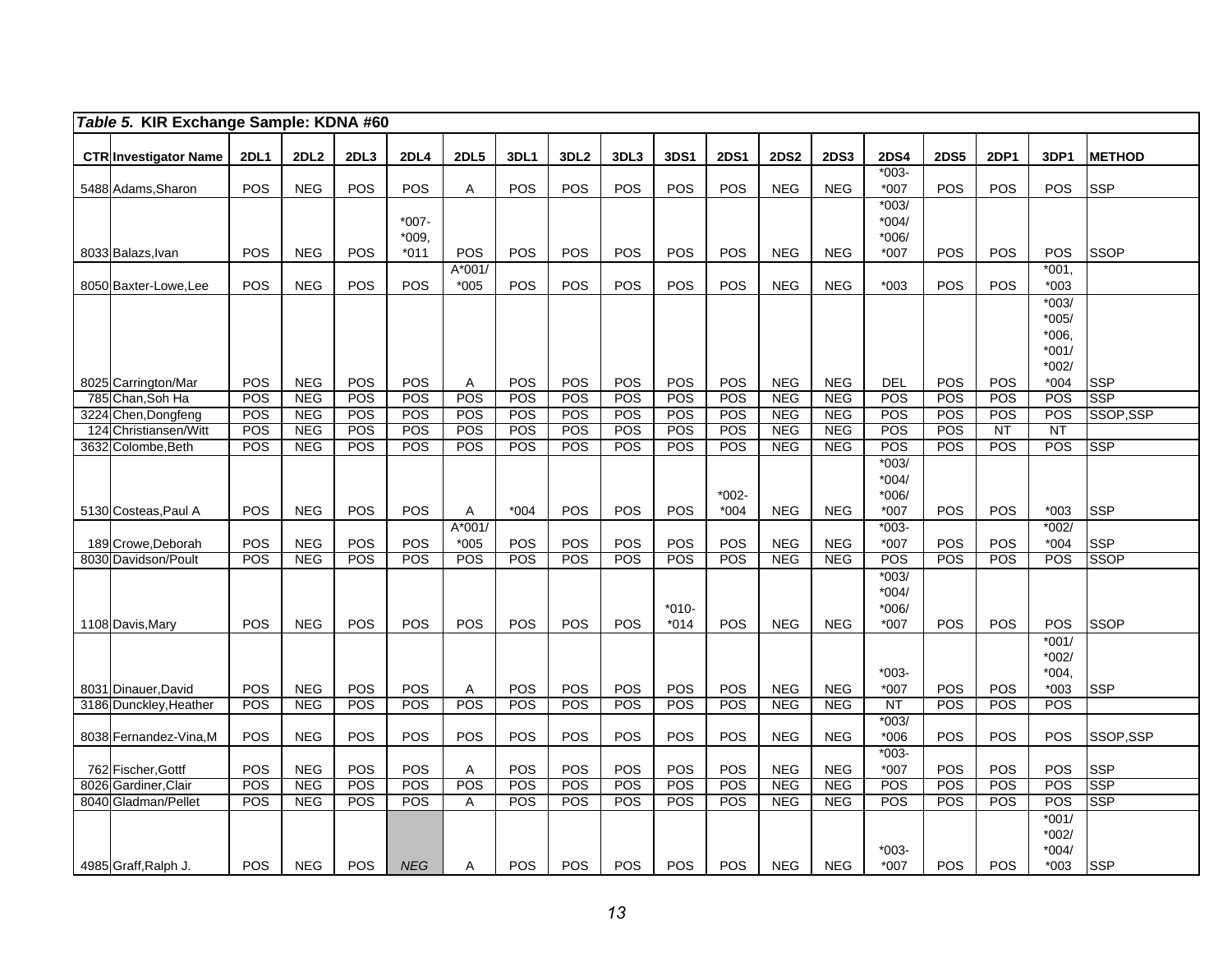| Table 5. KIR Exchange Sample: KDNA #60                                                                                                   |                                                      |                                                                                                |                                                             |                                                                    |                                                                           |                                                             |                                                             |                                                                           |                                                      |                                                             |                                                                                                |                                                                                                |                                                                                                                                |                                               |                                               |                                                      |                                                                   |
|------------------------------------------------------------------------------------------------------------------------------------------|------------------------------------------------------|------------------------------------------------------------------------------------------------|-------------------------------------------------------------|--------------------------------------------------------------------|---------------------------------------------------------------------------|-------------------------------------------------------------|-------------------------------------------------------------|---------------------------------------------------------------------------|------------------------------------------------------|-------------------------------------------------------------|------------------------------------------------------------------------------------------------|------------------------------------------------------------------------------------------------|--------------------------------------------------------------------------------------------------------------------------------|-----------------------------------------------|-----------------------------------------------|------------------------------------------------------|-------------------------------------------------------------------|
|                                                                                                                                          | <b>2DL1</b>                                          | <b>2DL2</b>                                                                                    | 2DL3                                                        | <b>2DL4</b>                                                        | <b>2DL5</b>                                                               | 3DL1                                                        | 3DL <sub>2</sub>                                            | 3DL3                                                                      | <b>3DS1</b>                                          | <b>2DS1</b>                                                 | <b>2DS2</b>                                                                                    | <b>2DS3</b>                                                                                    | <b>2DS4</b>                                                                                                                    | <b>2DS5</b>                                   | 2DP1                                          | 3DP1                                                 | <b>METHOD</b>                                                     |
| <b>CTR</b> Investigator Name                                                                                                             |                                                      |                                                                                                |                                                             |                                                                    |                                                                           |                                                             |                                                             |                                                                           |                                                      |                                                             |                                                                                                |                                                                                                | $*003/$                                                                                                                        |                                               |                                               | $*00301/$                                            |                                                                   |
|                                                                                                                                          |                                                      |                                                                                                |                                                             |                                                                    |                                                                           |                                                             |                                                             |                                                                           |                                                      |                                                             |                                                                                                |                                                                                                | $*004/$                                                                                                                        |                                               |                                               | 00302,                                               |                                                                   |
| 8041 Han, Hoon                                                                                                                           | POS                                                  | <b>NEG</b>                                                                                     | POS                                                         | <b>POS</b>                                                         | POS                                                                       | POS                                                         | POS                                                         | <b>POS</b>                                                                | <b>POS</b>                                           | <b>POS</b>                                                  | <b>NEG</b>                                                                                     | <b>NEG</b>                                                                                     | $*006$                                                                                                                         | POS                                           | <b>POS</b>                                    | $*004$                                               | <b>SSP</b>                                                        |
|                                                                                                                                          |                                                      |                                                                                                |                                                             |                                                                    |                                                                           |                                                             |                                                             |                                                                           |                                                      |                                                             |                                                                                                |                                                                                                | $*003-$                                                                                                                        |                                               |                                               |                                                      |                                                                   |
| 1461 Hidajat, Melan                                                                                                                      | POS                                                  | <b>NEG</b>                                                                                     | POS                                                         | <b>POS</b>                                                         | Α                                                                         | <b>POS</b>                                                  | POS                                                         | <b>POS</b>                                                                | <b>POS</b>                                           | <b>POS</b>                                                  | <b>NEG</b>                                                                                     | <b>NEG</b>                                                                                     | $*007$                                                                                                                         | POS                                           | <b>POS</b>                                    | <b>POS</b>                                           | <b>SSP</b>                                                        |
|                                                                                                                                          |                                                      |                                                                                                |                                                             |                                                                    | A*001/                                                                    |                                                             |                                                             |                                                                           |                                                      |                                                             |                                                                                                |                                                                                                | $*003-$                                                                                                                        |                                               |                                               |                                                      |                                                                   |
| 615 Holdsworth/Tait                                                                                                                      | POS                                                  | <b>NEG</b>                                                                                     | POS                                                         | POS                                                                | $*005$                                                                    | <b>POS</b>                                                  | <b>POS</b>                                                  | <b>POS</b>                                                                | POS                                                  | POS                                                         | <b>NEG</b>                                                                                     | <b>NEG</b>                                                                                     | *007                                                                                                                           | POS                                           | POS                                           | POS                                                  | <b>SSP</b>                                                        |
|                                                                                                                                          |                                                      |                                                                                                |                                                             |                                                                    |                                                                           |                                                             |                                                             |                                                                           |                                                      |                                                             |                                                                                                |                                                                                                |                                                                                                                                |                                               |                                               | $*001/$<br>$*002,$                                   |                                                                   |
|                                                                                                                                          |                                                      |                                                                                                |                                                             |                                                                    |                                                                           |                                                             |                                                             |                                                                           |                                                      |                                                             |                                                                                                |                                                                                                | $*003-$                                                                                                                        |                                               |                                               | $*003/$                                              |                                                                   |
| 5000 Hsu, Susan H.                                                                                                                       | POS                                                  | <b>NEG</b>                                                                                     | POS                                                         | POS                                                                | Α                                                                         | POS                                                         | POS                                                         | POS                                                                       | POS                                                  | POS                                                         | <b>NEG</b>                                                                                     | <b>NEG</b>                                                                                     | $*007$                                                                                                                         | POS                                           | POS                                           | $*004$                                               | SSOP,SSP                                                          |
| 4337 Kim, Tai-Gyu                                                                                                                        | POS                                                  | <b>NEG</b>                                                                                     | POS                                                         | POS                                                                | POS                                                                       | <b>POS</b>                                                  | <b>POS</b>                                                  | <b>POS</b>                                                                | POS                                                  | POS                                                         | <b>NEG</b>                                                                                     | <b>NEG</b>                                                                                     | POS                                                                                                                            | POS                                           | POS                                           | POS                                                  | <b>SSP</b>                                                        |
| 8037 Kotsch, Katja                                                                                                                       | POS                                                  | <b>NEG</b>                                                                                     | POS                                                         | POS                                                                | POS                                                                       | POS                                                         | POS                                                         | POS                                                                       | POS                                                  | POS                                                         | <b>NEG</b>                                                                                     | <b>NEG</b>                                                                                     | POS                                                                                                                            | POS                                           | POS                                           | POS                                                  | <b>SSP</b>                                                        |
| 836 KuKuruga, Debr                                                                                                                       | POS                                                  | <b>NEG</b>                                                                                     | POS                                                         | POS                                                                | POS                                                                       | POS                                                         | POS                                                         | <b>POS</b>                                                                | POS                                                  | POS                                                         | <b>NEG</b>                                                                                     | <b>NEG</b>                                                                                     | <b>POS</b>                                                                                                                     | POS                                           | POS                                           | POS                                                  | <b>SSP</b>                                                        |
| 8046 Kusnierczyk, Piotr                                                                                                                  | POS                                                  | <b>NEG</b>                                                                                     | POS                                                         | POS                                                                | POS                                                                       | POS                                                         | POS                                                         | POS                                                                       | POS                                                  | POS                                                         | <b>NEG</b>                                                                                     | <b>NEG</b>                                                                                     | <b>DEL</b>                                                                                                                     | POS                                           | NT                                            | $\overline{NT}$                                      | <b>MULTIPLEX SSP</b>                                              |
| 8002 MacCann, Eileen                                                                                                                     | POS                                                  | <b>NEG</b>                                                                                     | POS                                                         | POS                                                                | <b>POS</b>                                                                | POS                                                         | POS                                                         | POS                                                                       | NT                                                   | POS                                                         | <b>NEG</b>                                                                                     | <b>NEG</b>                                                                                     | <b>POS</b>                                                                                                                     | POS                                           | POS                                           | POS                                                  | <b>SSP</b>                                                        |
|                                                                                                                                          |                                                      |                                                                                                |                                                             |                                                                    |                                                                           |                                                             |                                                             |                                                                           |                                                      |                                                             |                                                                                                |                                                                                                | $*003/$                                                                                                                        |                                               |                                               |                                                      |                                                                   |
|                                                                                                                                          |                                                      |                                                                                                |                                                             |                                                                    |                                                                           |                                                             |                                                             |                                                                           |                                                      |                                                             |                                                                                                |                                                                                                | $*004/$                                                                                                                        |                                               |                                               | $*001/$                                              |                                                                   |
|                                                                                                                                          |                                                      |                                                                                                |                                                             |                                                                    |                                                                           |                                                             |                                                             |                                                                           |                                                      |                                                             |                                                                                                |                                                                                                | $*006/$                                                                                                                        |                                               |                                               | $*002/$                                              |                                                                   |
| 5142 Marsh, Steven                                                                                                                       | POS                                                  | <b>NEG</b>                                                                                     | POS                                                         | POS                                                                | POS                                                                       | POS                                                         | POS                                                         | POS                                                                       | POS                                                  | POS                                                         | POS                                                                                            | <b>NEG</b>                                                                                     | $*007/$<br>$*009, -$                                                                                                           | POS                                           | POS                                           | $*004,$<br>$*003$                                    | <b>SSP</b>                                                        |
|                                                                                                                                          |                                                      |                                                                                                |                                                             |                                                                    |                                                                           |                                                             |                                                             |                                                                           |                                                      |                                                             |                                                                                                |                                                                                                | $*003-$                                                                                                                        |                                               |                                               |                                                      |                                                                   |
| 8027 Middleton, Der                                                                                                                      | POS                                                  | <b>NEG</b>                                                                                     | POS                                                         | POS                                                                | POS                                                                       | POS                                                         | POS                                                         | <b>POS</b>                                                                | POS                                                  | POS                                                         | <b>NEG</b>                                                                                     | <b>NEG</b>                                                                                     | $*009$                                                                                                                         | POS                                           | POS                                           | POS                                                  | <b>SSOP</b>                                                       |
| 733 Mytilineos, Joan                                                                                                                     | NT                                                   |                                                                                                |                                                             |                                                                    |                                                                           |                                                             |                                                             |                                                                           |                                                      |                                                             |                                                                                                |                                                                                                |                                                                                                                                |                                               |                                               |                                                      |                                                                   |
|                                                                                                                                          |                                                      |                                                                                                |                                                             |                                                                    |                                                                           |                                                             |                                                             |                                                                           |                                                      |                                                             |                                                                                                |                                                                                                | $*003/$                                                                                                                        |                                               |                                               |                                                      |                                                                   |
|                                                                                                                                          |                                                      |                                                                                                |                                                             |                                                                    |                                                                           |                                                             |                                                             |                                                                           |                                                      |                                                             |                                                                                                |                                                                                                | $*004/$                                                                                                                        |                                               |                                               |                                                      |                                                                   |
|                                                                                                                                          |                                                      |                                                                                                |                                                             |                                                                    |                                                                           |                                                             |                                                             |                                                                           |                                                      |                                                             |                                                                                                |                                                                                                |                                                                                                                                |                                               |                                               |                                                      |                                                                   |
|                                                                                                                                          |                                                      |                                                                                                |                                                             |                                                                    |                                                                           |                                                             |                                                             |                                                                           |                                                      |                                                             |                                                                                                |                                                                                                |                                                                                                                                |                                               |                                               |                                                      |                                                                   |
|                                                                                                                                          |                                                      |                                                                                                |                                                             |                                                                    |                                                                           |                                                             |                                                             |                                                                           |                                                      |                                                             |                                                                                                |                                                                                                |                                                                                                                                |                                               |                                               |                                                      |                                                                   |
|                                                                                                                                          |                                                      |                                                                                                |                                                             |                                                                    |                                                                           |                                                             |                                                             |                                                                           |                                                      |                                                             |                                                                                                |                                                                                                |                                                                                                                                |                                               |                                               |                                                      |                                                                   |
|                                                                                                                                          |                                                      |                                                                                                |                                                             |                                                                    |                                                                           |                                                             |                                                             |                                                                           |                                                      |                                                             |                                                                                                |                                                                                                |                                                                                                                                |                                               |                                               |                                                      |                                                                   |
|                                                                                                                                          |                                                      |                                                                                                |                                                             |                                                                    |                                                                           |                                                             |                                                             |                                                                           |                                                      |                                                             |                                                                                                |                                                                                                |                                                                                                                                |                                               |                                               |                                                      |                                                                   |
| 3753 Reed/Rajaling                                                                                                                       | POS                                                  | <b>NEG</b>                                                                                     | POS                                                         | POS                                                                | POS                                                                       | <b>POS</b>                                                  | POS                                                         | POS                                                                       | <b>POS</b>                                           | POS                                                         | <b>NEG</b>                                                                                     | <b>NEG</b>                                                                                     | POS                                                                                                                            | POS                                           | POS                                           | <b>POS</b>                                           | <b>SSP</b>                                                        |
|                                                                                                                                          |                                                      |                                                                                                |                                                             |                                                                    |                                                                           |                                                             |                                                             |                                                                           |                                                      |                                                             |                                                                                                |                                                                                                | $*003-$                                                                                                                        |                                               |                                               | $*001 -$                                             |                                                                   |
| 3798 Reinsmoen, Nan                                                                                                                      | POS                                                  | <b>NEG</b>                                                                                     | POS                                                         | POS                                                                | Α                                                                         | POS                                                         | POS                                                         | POS                                                                       | POS                                                  | POS                                                         | <b>NEG</b>                                                                                     | <b>NEG</b>                                                                                     | $*006$                                                                                                                         | POS                                           | POS                                           | $*004$                                               | <b>SSP</b>                                                        |
| 1694 Sauer/Guttwald                                                                                                                      |                                                      |                                                                                                |                                                             |                                                                    |                                                                           |                                                             |                                                             |                                                                           |                                                      |                                                             |                                                                                                |                                                                                                |                                                                                                                                |                                               |                                               |                                                      |                                                                   |
|                                                                                                                                          |                                                      |                                                                                                |                                                             |                                                                    |                                                                           |                                                             |                                                             |                                                                           |                                                      |                                                             |                                                                                                |                                                                                                |                                                                                                                                |                                               |                                               |                                                      |                                                                   |
|                                                                                                                                          |                                                      |                                                                                                |                                                             |                                                                    |                                                                           |                                                             |                                                             |                                                                           |                                                      |                                                             |                                                                                                |                                                                                                |                                                                                                                                |                                               |                                               |                                                      |                                                                   |
| 2549 Nehlsen-Canna<br>8039 Noreen, Harriet<br>3966 Permpikul/Vejba<br>16 Pidwell, Diane J.<br>4141 Pollack, Maril<br>3410 Schroeder M.L. | POS<br>POS<br>POS<br>POS<br>POS<br>POS<br><b>POS</b> | <b>NEG</b><br><b>NEG</b><br><b>NEG</b><br><b>NEG</b><br><b>NEG</b><br><b>NEG</b><br><b>NEG</b> | POS<br>POS<br><b>POS</b><br>POS<br>POS<br>POS<br><b>POS</b> | <b>POS</b><br>POS<br>POS<br><b>POS</b><br>POS<br>POS<br><b>POS</b> | $A*001/$<br>$*005$<br>POS<br>POS<br>POS<br>$A*001/$<br>$*005$<br>POS<br>Α | POS<br>POS<br><b>POS</b><br><b>POS</b><br>POS<br>POS<br>POS | POS<br><b>POS</b><br><b>POS</b><br>POS<br>POS<br>POS<br>POS | <b>POS</b><br>POS<br><b>POS</b><br>POS<br>POS<br><b>POS</b><br><b>POS</b> | POS<br>POS<br><b>POS</b><br>POS<br>POS<br>POS<br>POS | POS<br><b>POS</b><br>POS<br>POS<br>POS<br>POS<br><b>POS</b> | <b>NEG</b><br><b>NEG</b><br><b>NEG</b><br><b>NEG</b><br><b>NEG</b><br><b>NEG</b><br><b>NEG</b> | <b>NEG</b><br><b>NEG</b><br><b>NEG</b><br><b>NEG</b><br><b>NEG</b><br><b>NEG</b><br><b>NEG</b> | $*006/$<br>$*007$<br><b>POS</b><br><b>POS</b><br><b>POS</b><br>$*003-$<br>$*007$<br><b>POS</b><br>$*003/$<br>$*004/$<br>$*006$ | POS<br>POS<br>POS<br>POS<br>POS<br>POS<br>POS | POS<br>POS<br>POS<br>POS<br>POS<br>POS<br>POS | POS<br>POS<br>POS<br>POS<br>POS<br><b>POS</b><br>POS | <b>SSP</b><br>SSOP, SSP<br><b>SSP</b><br><b>SSP</b><br><b>SSP</b> |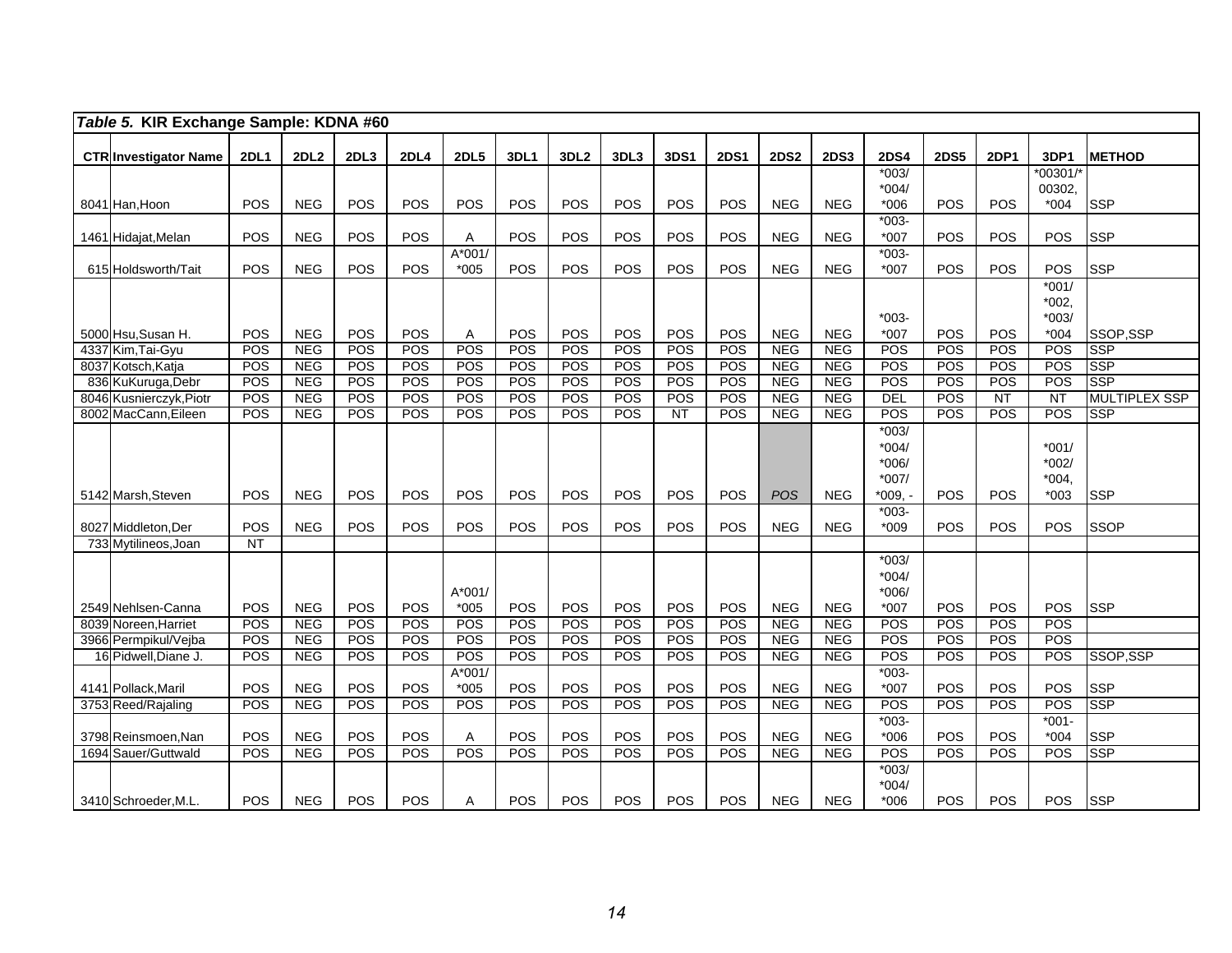|      | Table 5. KIR Exchange Sample: KDNA #60 |            |                          |            |             |                      |                   |                  |                   |             |                   |                          |                          |               |             |             |                          |                           |
|------|----------------------------------------|------------|--------------------------|------------|-------------|----------------------|-------------------|------------------|-------------------|-------------|-------------------|--------------------------|--------------------------|---------------|-------------|-------------|--------------------------|---------------------------|
|      | <b>CTR Investigator Name</b>           | 2DL1       | 2DL2                     | 2DL3       | <b>2DL4</b> | <b>2DL5</b>          | 3DL1              | 3DL <sub>2</sub> | 3DL3              | <b>3DS1</b> | <b>2DS1</b>       | <b>2DS2</b>              | <b>2DS3</b>              | <b>2DS4</b>   | <b>2DS5</b> | <b>2DP1</b> | 3DP1                     | <b>METHOD</b>             |
|      |                                        |            |                          |            |             |                      |                   |                  |                   |             |                   |                          |                          |               |             |             | $*001/$                  |                           |
|      |                                        |            |                          |            |             |                      |                   |                  |                   |             |                   |                          |                          | $*003/$       |             |             | $*002/$                  |                           |
|      |                                        |            |                          |            |             |                      |                   |                  |                   |             |                   |                          |                          | $*004/$       |             |             | $*004,$                  |                           |
|      |                                        |            |                          |            |             |                      |                   |                  |                   |             |                   |                          |                          | *006/         |             |             | $*003/$                  |                           |
|      |                                        |            |                          |            |             |                      |                   |                  |                   |             |                   |                          |                          | *007/         |             |             | $*005/$                  |                           |
|      | 1426 Senitzer, David                   | POS        | <b>NEG</b>               | POS        | POS         | $*001$               | *00401            | POS              | <b>POS</b>        | POS         | POS               | <b>NEG</b>               | <b>NEG</b>               | $*009$        | POS         | <b>POS</b>  | $*006$                   | <b>MULTIPLEX SSP</b>      |
|      |                                        |            |                          |            |             |                      |                   |                  |                   |             |                   |                          |                          | $*003/$       |             |             |                          |                           |
|      |                                        |            |                          |            |             | $A*001-$             |                   |                  |                   |             |                   |                          |                          | $*004/$       |             |             |                          |                           |
|      | 740 Snider, Denis                      | POS        | <b>NEG</b>               | POS        | POS         | $*005$               | POS               | POS              | POS               | POS         | POS               | <b>NEG</b>               | <b>NEG</b>               | $*006$        | POS         | POS         | POS                      | <b>SSP</b>                |
|      | 702 Spannagl, Michae                   | POS        | <b>NEG</b>               | POS        | POS         | Α                    | POS               | $\overline{POS}$ | POS               | POS         | POS               | NEG                      | <b>NEG</b>               | $*003$        | POS         | POS         | $\overline{POS}$         | <b>SSP</b>                |
|      |                                        |            |                          |            |             |                      |                   |                  |                   |             |                   |                          |                          | $*003/$       |             |             |                          |                           |
|      |                                        |            |                          |            |             |                      |                   |                  |                   |             |                   |                          |                          | $*004/$       |             |             |                          |                           |
|      |                                        |            |                          |            |             |                      |                   |                  |                   |             |                   |                          |                          | *006/         |             |             |                          |                           |
|      | 746 Stamm, Luz                         | POS        | <b>NEG</b>               | POS        | POS         | <b>POS</b>           | POS               | <b>POS</b>       | <b>POS</b>        | <b>POS</b>  | POS               | <b>NEG</b>               | <b>NEG</b>               | *007          | POS         | POS         | <b>POS</b>               | <b>SSOP</b>               |
|      |                                        |            |                          |            |             | $A*001/$             |                   |                  |                   |             |                   |                          |                          | $*003-$       |             |             |                          |                           |
|      | 8032 Stavropoulos-Gio                  | POS<br>POS | <b>NEG</b><br><b>NEG</b> | POS<br>POS | POS<br>POS  | $*005$<br><b>POS</b> | POS<br><b>POS</b> | POS<br>POS       | POS<br><b>POS</b> | POS<br>POS  | <b>POS</b><br>POS | <b>NEG</b><br><b>NEG</b> | <b>NEG</b><br><b>NEG</b> | $*006$<br>POS | POS<br>POS  | POS<br>POS  | <b>POS</b><br><b>POS</b> | <b>SSP</b><br><b>SSOP</b> |
| 230  | Thoni, Deborah                         |            |                          |            |             |                      |                   |                  |                   |             |                   |                          |                          | $*003/$       |             |             |                          |                           |
|      |                                        |            |                          |            |             |                      |                   |                  |                   |             |                   |                          |                          | $*004/$       |             |             |                          |                           |
|      |                                        |            |                          |            |             | A*001/               |                   |                  |                   |             |                   |                          |                          | $*006/$       |             |             |                          |                           |
|      | 747 Tiercy, Jean-Marie                 | POS        | <b>NEG</b>               | POS        | <b>POS</b>  | $*005$               | POS               | POS              | <b>POS</b>        | POS         | <b>POS</b>        | <b>NEG</b>               | <b>NEG</b>               | *007          | POS         | POS         | <b>POS</b>               | <b>SSP</b>                |
|      |                                        |            |                          |            |             | A*001/               |                   |                  |                   |             |                   |                          |                          |               |             |             |                          |                           |
|      |                                        |            |                          |            |             | B*006/               |                   |                  |                   |             |                   |                          |                          |               |             |             |                          |                           |
|      |                                        |            |                          |            |             | $*008.$              |                   |                  |                   |             |                   |                          |                          |               |             |             |                          |                           |
| 4021 | Trachtenberg, Eliz                     | POS        | <b>NEG</b>               | POS        | POS         | <b>NEW</b>           | POS               | POS              | POS               | POS         | POS               | <b>NEG</b>               | <b>NEG</b>               | POS           | POS         | POS         | POS                      | <b>MALDI-TDF</b>          |
| 8024 | Trowsdale, Joh                         | POS        | <b>NEG</b>               | POS        | <b>NT</b>   | POS                  | <b>POS</b>        | POS              | POS               | POS         | POS               | <b>NEG</b>               | <b>NEG</b>               | DEL           | POS         | POS         | POS                      | <b>SSP</b>                |
|      |                                        |            |                          |            |             |                      |                   |                  |                   |             |                   |                          |                          | $*003-$       |             |             | $*001-$                  |                           |
|      | 5462 Turner, Victor                    | POS        | <b>NEG</b>               | POS        | POS         | Α                    | POS               | POS              | <b>POS</b>        | POS         | <b>POS</b>        | <b>NEG</b>               | <b>NEG</b>               | *007          | POS         | <b>POS</b>  | $*004$                   | <b>SSP</b>                |
|      |                                        |            |                          |            |             |                      |                   |                  |                   |             |                   |                          |                          |               |             |             | $*001/$                  |                           |
|      |                                        |            |                          |            |             |                      |                   |                  |                   |             |                   |                          |                          | $*003-$       |             |             | *002/<br>$*004,$         |                           |
|      | 8053 Tyan, Dolly                       | POS        | <b>NEG</b>               | POS        | <b>POS</b>  | Α                    | <b>POS</b>        | POS              | <b>POS</b>        | <b>POS</b>  | POS               | <b>NEG</b>               | <b>NEG</b>               | $*007$        | POS         | <b>POS</b>  | *003                     | <b>SSP</b>                |
|      |                                        |            |                          |            |             |                      |                   |                  |                   |             |                   |                          |                          | $*003-$       |             |             |                          |                           |
|      | 8028 Uhrberg, Marku                    | POS        | <b>NEG</b>               | POS        | <b>NT</b>   | POS                  | POS               | POS              | <b>NT</b>         | POS         | POS               | <b>NEG</b>               | <b>NEG</b>               | $*007$        | POS         | <b>NT</b>   | <b>NT</b>                | <b>SSP</b>                |
|      |                                        |            |                          |            |             |                      |                   |                  |                   |             |                   |                          |                          |               |             |             | $*003$                   |                           |
|      | 8023 Vilches, Carlo                    | POS        | <b>NEG</b>               | POS        | POS         | POS                  | POS               | POS              | POS               | POS         | POS               | NEG                      | <b>NEG</b>               | POS           | POS         | POS         | $*004$                   | <b>SSP</b>                |
|      | 8047 Wassmuth, Ralf                    | POS        | <b>NEG</b>               | POS        | POS         | POS                  | <b>POS</b>        | POS              | POS               | POS         | POS               | <b>NEG</b>               | <b>NEG</b>               | POS           | POS         | POS         | POS                      | <b>SSP</b>                |
|      |                                        |            |                          |            |             |                      |                   |                  |                   |             |                   |                          |                          |               |             |             | $*001/$                  |                           |
|      |                                        |            |                          |            |             | $A*001/$             |                   |                  |                   |             |                   |                          |                          | $*003-$       |             |             | *002/                    |                           |
|      | 705 Watkins, David I.                  | POS        | <b>NEG</b>               | POS        | POS         | $*005$               | <b>POS</b>        | <b>POS</b>       | <b>POS</b>        | POS         | POS               | <b>NEG</b>               | <b>NEG</b>               | $*007$        | POS         | <b>POS</b>  | $*004$                   | <b>SSP</b>                |
|      |                                        |            |                          |            |             |                      |                   |                  |                   |             |                   |                          |                          |               |             |             | $*001/$                  |                           |
|      |                                        |            |                          |            |             |                      |                   |                  |                   |             |                   |                          |                          |               |             |             | $*002/$                  |                           |
|      |                                        |            |                          |            |             |                      |                   |                  |                   |             |                   |                          |                          | $*003-$       |             |             | *004.                    |                           |
|      | 8051 Wiltbank/Endres                   | POS        | <b>NEG</b>               | POS        | POS         | Α                    | <b>POS</b>        | POS              | POS               | POS         | POS               | <b>NEG</b>               | <b>NEG</b>               | $*007$        | POS         | POS         | $*003$                   | <b>SSP</b>                |
|      | 1466 Yu, Neng                          | POS        | <b>NEG</b>               | <b>POS</b> | POS         | POS                  | POS               | POS              | POS               | <b>POS</b>  | POS               | NEG                      | <b>NEG</b>               | POS           | <b>POS</b>  | <b>POS</b>  | POS                      | SSOP,SSP                  |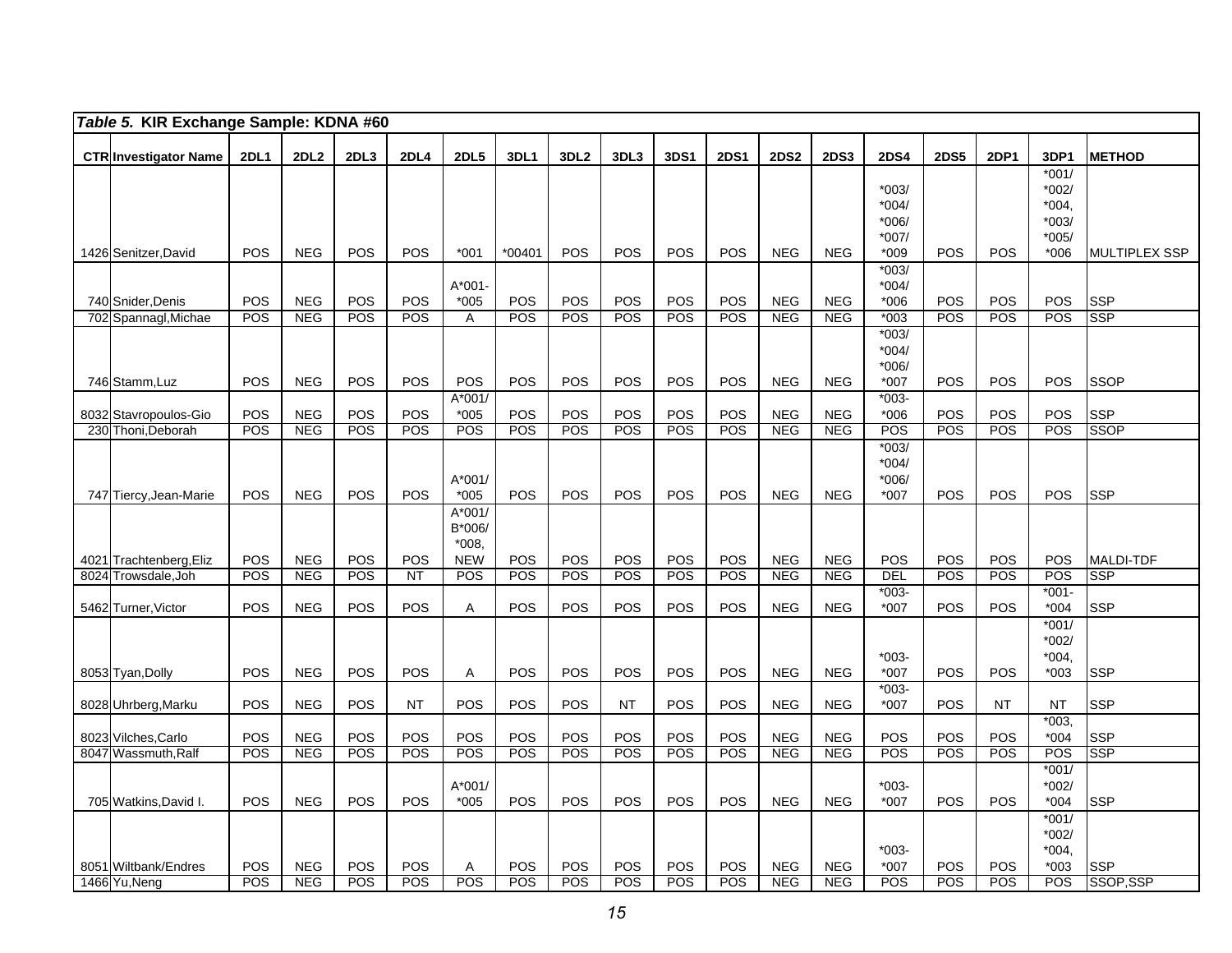| Table 5.<br>KIR Exchange Sample: KDNA #60 |                             |     |                  |                  |             |             |     |                  |      |      |             |             |             |             |             |      |      |               |
|-------------------------------------------|-----------------------------|-----|------------------|------------------|-------------|-------------|-----|------------------|------|------|-------------|-------------|-------------|-------------|-------------|------|------|---------------|
|                                           | <b>CTRInvestigator Name</b> | 2DL | 2DL <sub>2</sub> | 2DL <sub>3</sub> | <b>2DL4</b> | <b>2DL5</b> | 3DL | 3DL <sub>2</sub> | 3DL3 | 3DS1 | <b>2DS1</b> | <b>2DS2</b> | <b>2DS3</b> | <b>2DS4</b> | <b>2DS5</b> | 2DP1 | 3DP1 | <b>METHOD</b> |
| ラィヘレフ                                     | .Andre<br>13IZacharv.       | POS | <b>NEG</b>       | POS              | POS         |             | POS | POS              | POS  | POS  | POS         | <b>NEC</b>  | <b>NEC</b>  | POS         | POS         | POS  | POS  | <b>SSP</b>    |